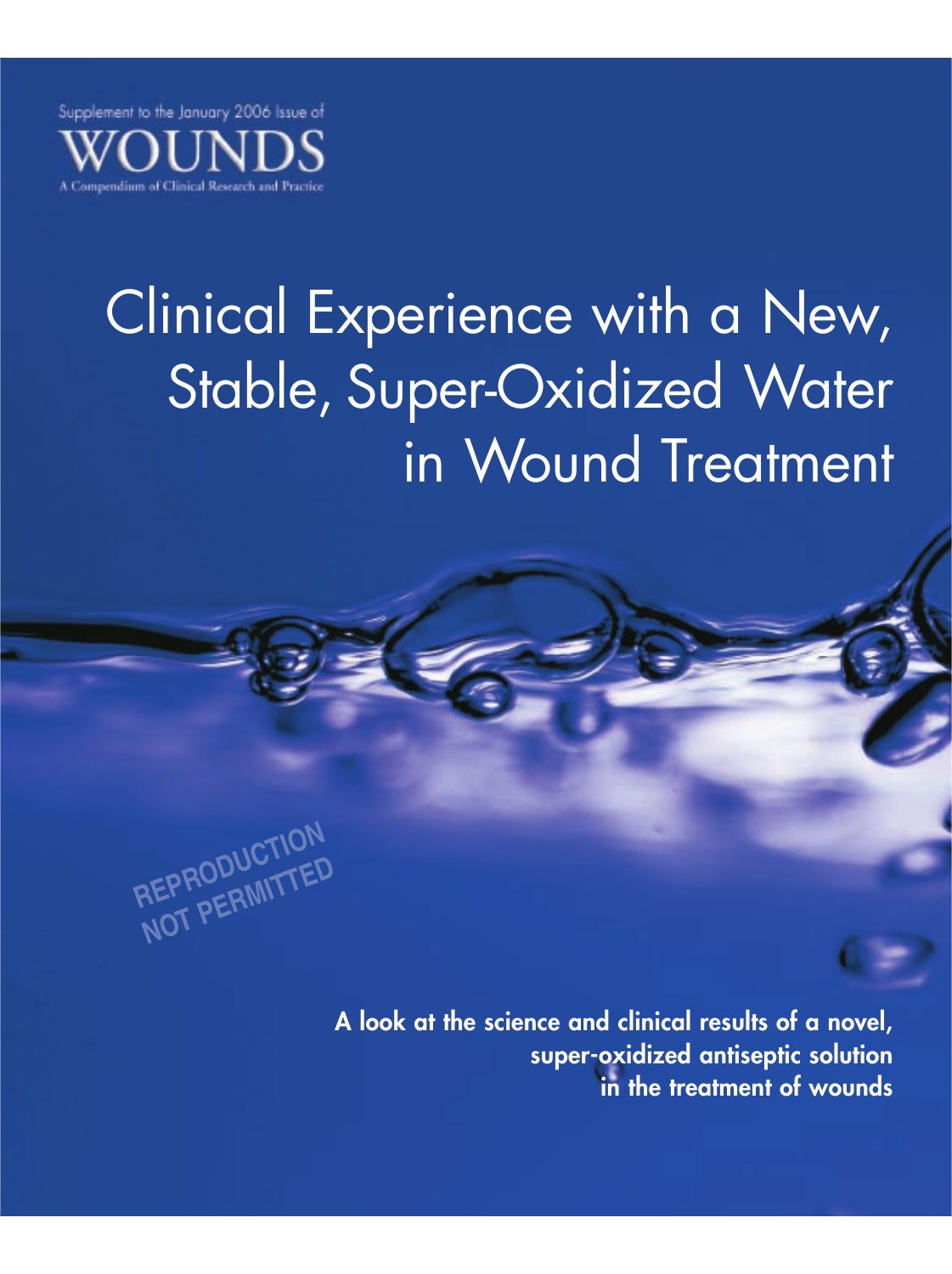

# **Table of Contents**





# **Super-Oxidized Dermacyn in Lower-Extremity Wounds**

Introduction and early experience.............................................................page 3

**David E. Allie, MD** Cardiovascular Institute of the South Lafayette, LA



# **The Science Behind Stable, Super-Oxidized Water**

Exploring the various applications of super-oxidized solutions......................page 7

**Andrés A. Gutiérrez, MD, PhD** Oculus Innovative Sciences Petaluma, California



# **Advanced Wound Care with Stable, Super-Oxidized Water**

A look at how combination therapy can optimize wound healing...............page 11

**Tom A. Wolvos, MD, FACS** Scottsdale Healthcare Wound Management Services Scottsdale, Arizona



# **Treating Diabetic Foot Ulcers with Super-Oxidized Water**

A look at advances in this pH-neutral, non-toxic treatment .........................page 14

**Luca Dalla Paola, MD** Diabetic Foot Department, Foot & Ankle Clinic Abano Terme Hospital, Abano Terme, Italy



**Reducing Bacterial Infectious Complications from Burn Wounds** A look at the use of Oculus Microcyn60 to treat wounds in Mexico ...........page 17

**Ariel Miranda Altamirano, MD** Pediatric Burn Unit Hosptial Civil, Guadalajara, Mexico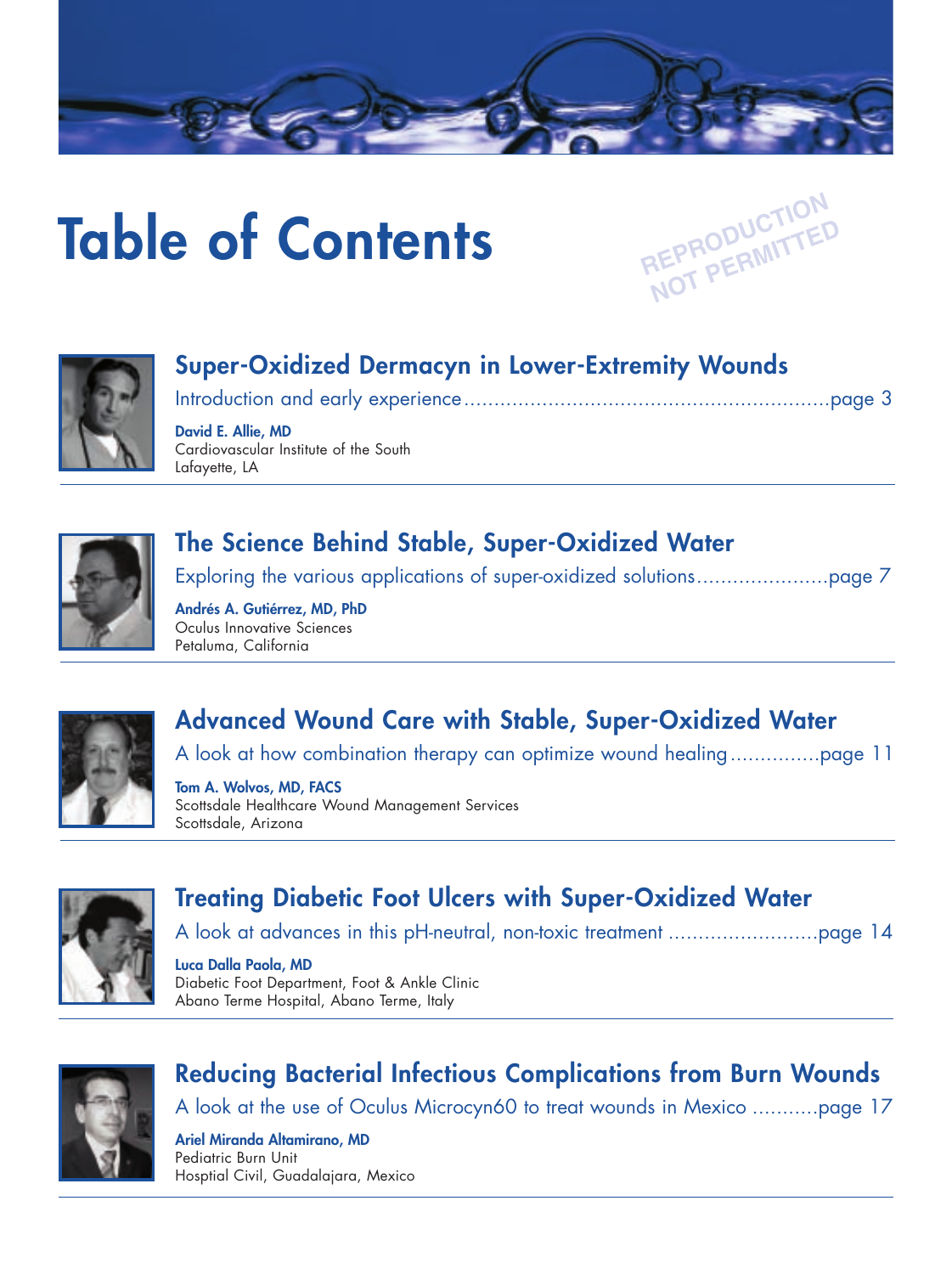

# **Super-Oxidized Microcyn Technology in Lower-Extremity Wounds REPRODUCTION**

Introduction and early experience

# **David E. Allie, MD**

When considering the spectrum of chronic limb<br>wounds in which infection plays a clinical role,<br>critical limb ischemia (CLI), diabetic foot ulcers<br>(DELIs), below-knop amoutations (BKA), mathiellin-resistant wounds in which infection plays a clinical role, critical limb ischemia (CLI), diabetic foot ulcers (DFUs), below-knee amputations (BKA), methicillin-resistant *Staphylococcus aureus* (MRSA), and chronic venous insufficiency (CVI) are sure to come to mind. The role of infection in these conditions may range from minor to severe, but it likely plays a significant role in most cases. This supplement will introduce a novel, local, super-oxidized antiseptic solution, Microcyn® Technology (Oculus Innovative Sciences, Petaluma, Calif), and review the science surrounding its unique mechanism of action and the early clinical experiences from centers in Italy, Mexico, and the United States. The clinical and economical impact of acute and chronic infections in lower-extremity wounds is certainly substantial, but this impact is dwarfed when considering the overall clinical and economical global healthcare impact of infection across the entire spectrum of acute to chronic skin wounds (eg, pressure ulcers, burns, trauma, surgical infections, acne) and acute and chronic respiratory infections (eg, sinusitis, bronchitis, pneumonitis, bird flu).

# The Reality of Infection and Limb Loss

Between 220,000 and 240,000 lower-extremity amputations are performed in the United States and Europe yearly for arterial insufficiency, diabetes, and CLI.<sup>1-5</sup> In the United States, the amputation rate has increased from 19 to 30 per 100,000 persons/years over the last 2 decades, primarily due to an increase in diabetes and advancing age.<sup>6-7</sup> In patients over 85 years of age, an amputation rate of 140 per 100,000 persons/year has been reported with primary amputation (PA) still carrying an excessively high mortality rate of 13-17%.<sup>7-9</sup> In the highest risk patients,<sup>10</sup> 30-day periprocedural mortality after amputation can range from 4–30% and morbidity from 20–37%, because many endstage CLI patients will suffer from infection, sepsis, and progressive renal insufficiency. Successful rehabilitation after

**NOT PERMITTED** 

Successful rehabilitation after below-knee amputation is achieved in less than two-thirds of patients.

BKA is achieved in less than two-thirds of patients; after above-the-knee amputations, that fraction is less than one-half of patients. Overall, less than 50% of all patients requiring amputation ever achieve full mobility.<sup>11-15</sup> Multiple reports have documented the poor overall prognosis for the CLI patient with mortality rates greater than 50% after 3 years and twice the mortality rate after BKA versus limb salvage.<sup>10,16</sup> Clearly, the clinical impact of CLI and amputations is staggering, and the overall role of infection in limb loss is poorly understood and certainly under appreciated.

# Taking the Economical Standpoint

The total cost of treating CLI in the United States is estimated at \$10–20 billion per year.<sup>3</sup> It is estimated that just a 25%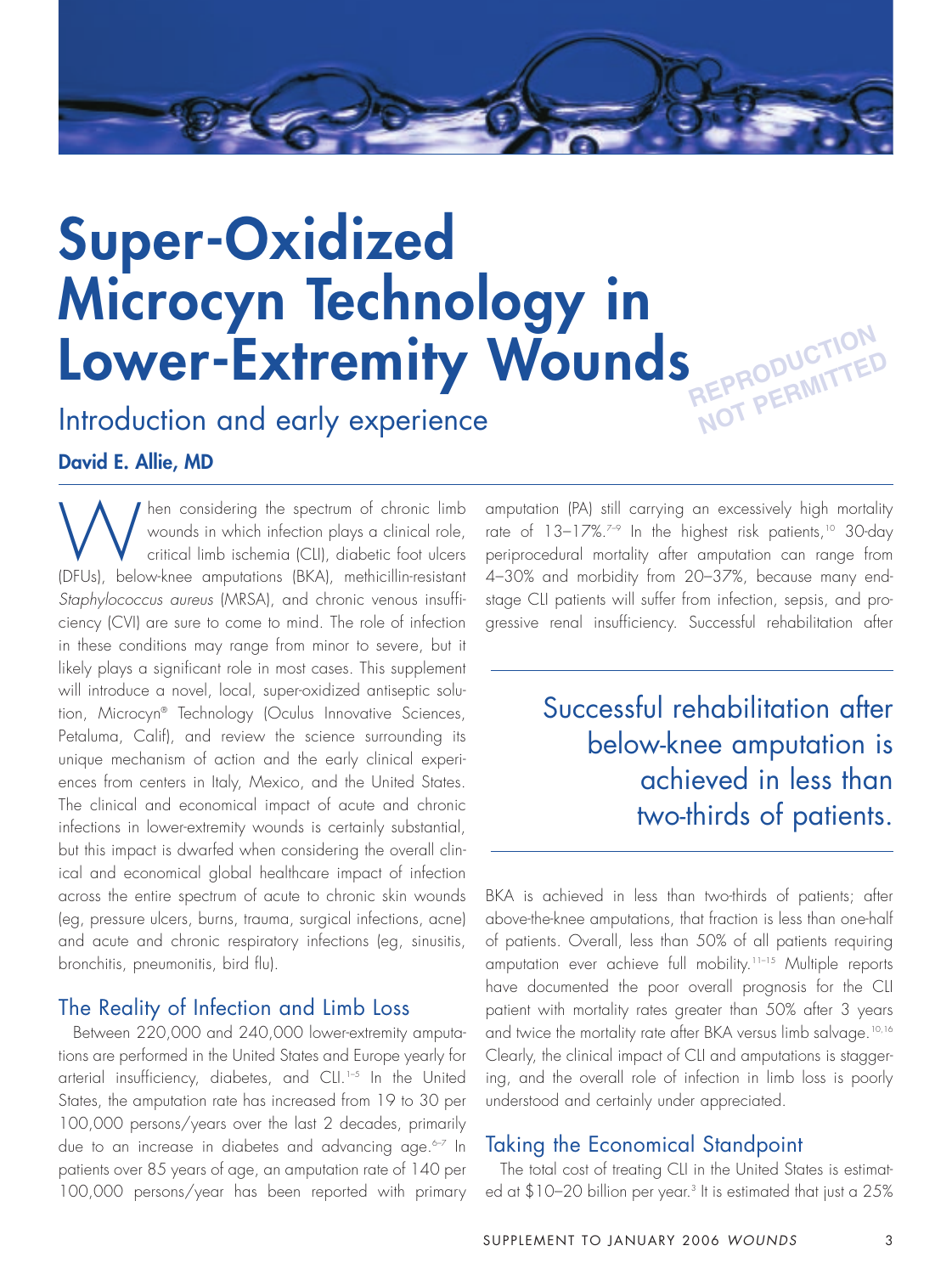0-100,000 if he or she be<br>e bound (15-20% of total a<br>0 after limb salvage.<sup>3,10,16-18</sup><br>than 5 million patients suffe reduction of amputations could save \$2.9–3.0 billion in US healthcare expenditures.<sup>3</sup> Further economic data supporting limb salvage include the known higher costs of amputations and related periprocedural rehabilitation as compared to limb salvage. Additionally, the annual cost of follow-up or long-term care and treatment for an amputee has been estimated at approximately \$49,000 if he or she remains at home and \$90,000–100,000 if he or she becomes nursing-home bound (15–20% of total amputees) versus \$600 after limb salvage.3,10,16–18

**NOTE THAT SERVICES OF IDIAL CHIPS**<br> **NOTE:** The Salvage.<sup>3,10,16-18</sup><br> **NOTE:** Simillion patients suffer to similar the US each year at a to More than 5 million patients suffer from chronic wounds in the US each year at a total cost of greater than \$20 billion a year.<sup>19,20</sup> The costs of treating pressure ulcers alone are greater than \$1 billion yearly, and 1.5 to 3 million US adults in long-term care settings yearly require treatment.<sup>21</sup> Infection unquestionably plays a large clinical and economical role in chronic wound care, and

It is likely that the overall costs of infection in the global healthcare picture are greater than \$100 billion yearly.

antibiotics have associated complications, side effects, and significant economical costs.

The national daily hospital cost per Medicare patient averages \$2,360; therefore, any strategy to rapidly sterilize wounds, decrease IV and oral antibiotic use, decrease hospitalizations, and facilitate time to wound healing would have a significant clinical and economical impact.<sup>22</sup> It is likely that the overall costs of infection in the global healthcare picture are greater than \$100 billion yearly. The initial data and experiences would suggest wound treatment with Dermacyn (formulated with Microcyn Technology) might favorably impact wound care, especially in achieving more rapid wound sterilization therefore facilitating healing. However, prospective,



Figure 1. Infected chronic venous insufficiency ulcer of 1-year duration (A). Noninfected healthy wound bed after Dermacyn wound sterilization 3 times daily and minor debridement (B). Multiple bilayered cell therapy applied as adjuvant treatment (C). Complete healing at 2 months (D).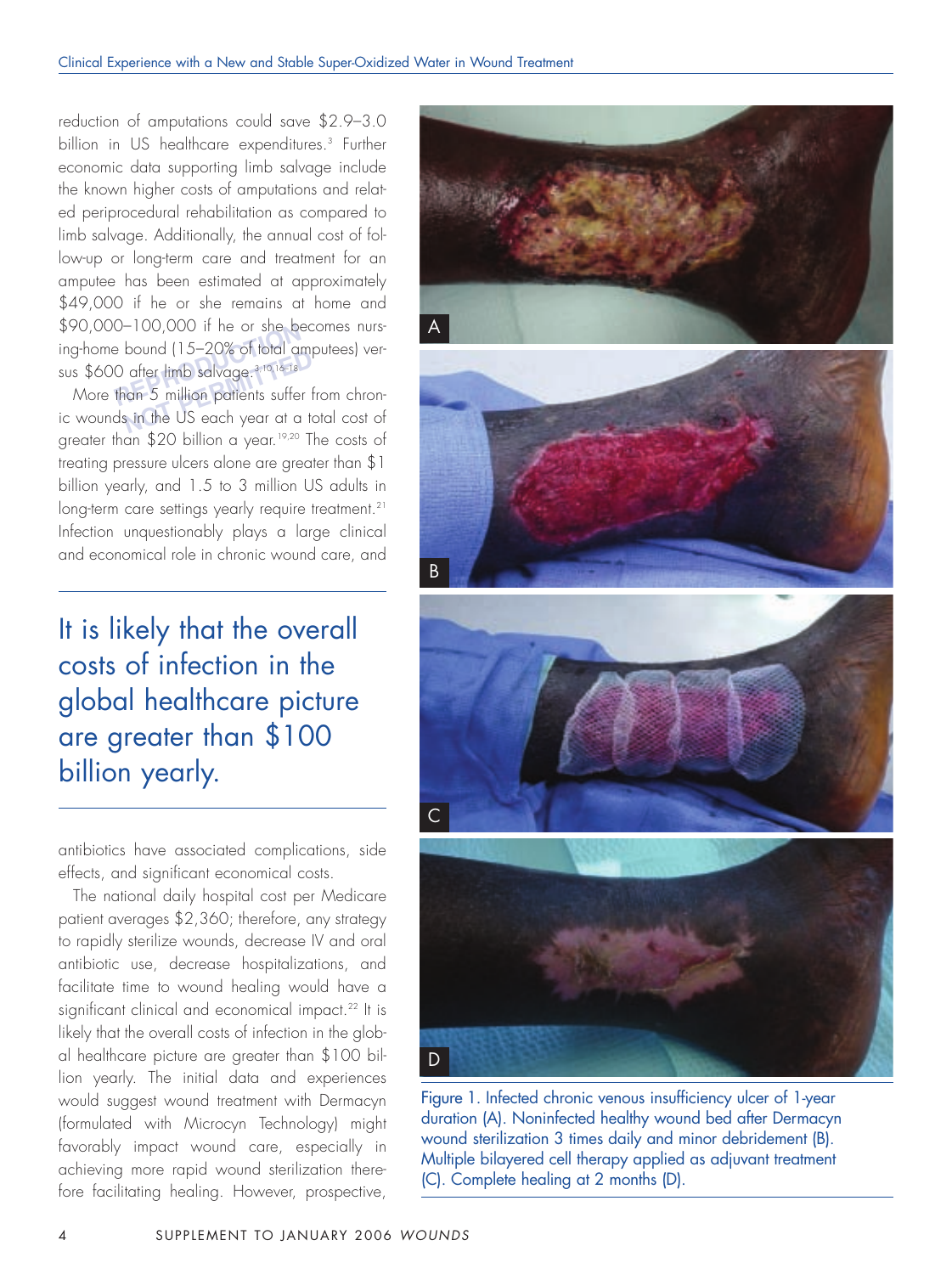randomized, multicenter evidence-based data will be necessary to scientifically assess the merits of this promising emerging therapy in wound care.

The author's early safety and feasibility experience (4 months) with Dermacyn has been favorable in treating a variety of complex extremity wounds with infection ( $n = 40$ ) including CLI (n = 28), CVI (n = 6), trauma (n = 2), and surgical dehiscence  $(n = 4)$ . Despite the limitations of this nonrandomized, retrospective, small series analysis, there were no Dermacyn-related complications. Limb salvage rate was 100%. All wounds healed (mean = 23 days), and several adjuvant therapies were utilized including bioengineered skin (Apligraf, Organogenesis, Inc., Canton, Mass,  $n = 8$ ), negative pressure wound therapy (VAC Therapy, Kinetic Concepts, Inc., San Antonio, Tex,  $n = 4$ ), and local extremity oxygen replacement (LEXOR,  $n = 4$ ). Dermacyn treatment was found to be safe, simple, and well accepted by patients. Rapid clinical sterilization of all wounds facilitated overall wound healing and wound preparation for more definitive adjuvant wound therapies including Apligraf (Figure 1). Active infection is a known contraindication to utilization for Apligraf and VAC. Other clinical findings in this series included a decrease in antibiotic (IV and oral) administration and decrease in hospitalizations for wound treatment.

# A Review of What's to Come

In this supplement, which is a reproduction of a wound care symposium presented at the October 2005 New Cardiovascular Horizons and Management of the Diabetic Foot Conference in Miami, Fla, several noted physicians will present their early experience with super-oxidized Microcyn Technology in a variety of clinical scenarios including DFUs, CVI ulcers, complex traumatic wounds, and burns. There are more than 18 million US patients suffering from diabetes, which is now the sixth leading cause of death and major contributor in more than 50% of all amputations.<sup>23</sup> Approximately 80–85% of all amputations are preceded by an ulcer (eg, ischemic, DFU, CVI, mixed), and deep infections and osteomyelitis undoubtedly play a significant role in many amputations.<sup>24</sup>

Dr. Andrés Gutiérrez will discuss the science and mechanism of action of Microcyn Technology in achieving rapid wound sterilization without apparent harm to normal cells. He will also present interesting and impressive data from Mexico in treating a wide variety of acute and chronic wounds and discuss plans for further randomized, perspective data collection and analysis.

erience unique experience<br>ating a pressure wound the<br>= 40) which allows the Ing a pressure wound therapy with the VAC and the VAC InStill,<br> **AO** which allows the instillation of fluids into the wound.<br> **A** and Advanced wounds reported by Dr. Wolvos will include large Dr. Tom Wolvos, a general surgeon and wound care specialist, will present his experience with Dermacyn Wound Care in a variety of complex, advanced wounds including a unique experience in combining Dermacyn with negative which allows the instillation of fluids into the wound. Advanced wounds reported by Dr. Wolvos will include large decubitus ulcers, large post-op wound dehiscence with exposed abdominal wall mesh, and complex traumatic and post-op surgical wounds.

> Dr. Luca Dalla Paola, an endocrinologist and wound care specialist, will present his experience with Dermacyn from the Albano Terme Hospital in Albano Terme, Italy. Dr. Paola will present data in advanced CLI patients who required complex revascularization, surgical debridement, and control of infec-

Approximately 80–85% of all amputations are preceded by an ulcer (eg, ischemic, DFU, CVI, mixed), and deep infections and osteomyelitis undoubtedly play a significant role in many amputations.<sup>24</sup>

tion and diabetes to achieve limb salvage (in 218 patients). The Dermacyn-treated group experienced less major surgical procedures and amputations with shorter times to healing (45 days vs. 58 days) than the control group. The control group experienced 16% adverse skin reactions, while the Dermacyn group had no adverse skin reactions.

Thermal injury presents a special, atypical, acute wound that carries significant clinical and societal impact, especially in the pediatric patient population. Dr. Ariel Miranda Altamirano, a plastic surgeon at the University of Guadalajara and Chief of the Hospital Civil Pediatric Burn Unit, presents that facility's impressive results utilizing Oculus Microcyn60 in a wide variety of pediatric burn patients.

# Other Issues to Consider

Antibiotic resistance has become a major healthcare problem in treating many hospitalized and outpatient individuals. It is particularly problematic in DFUs. Specifically, MRSA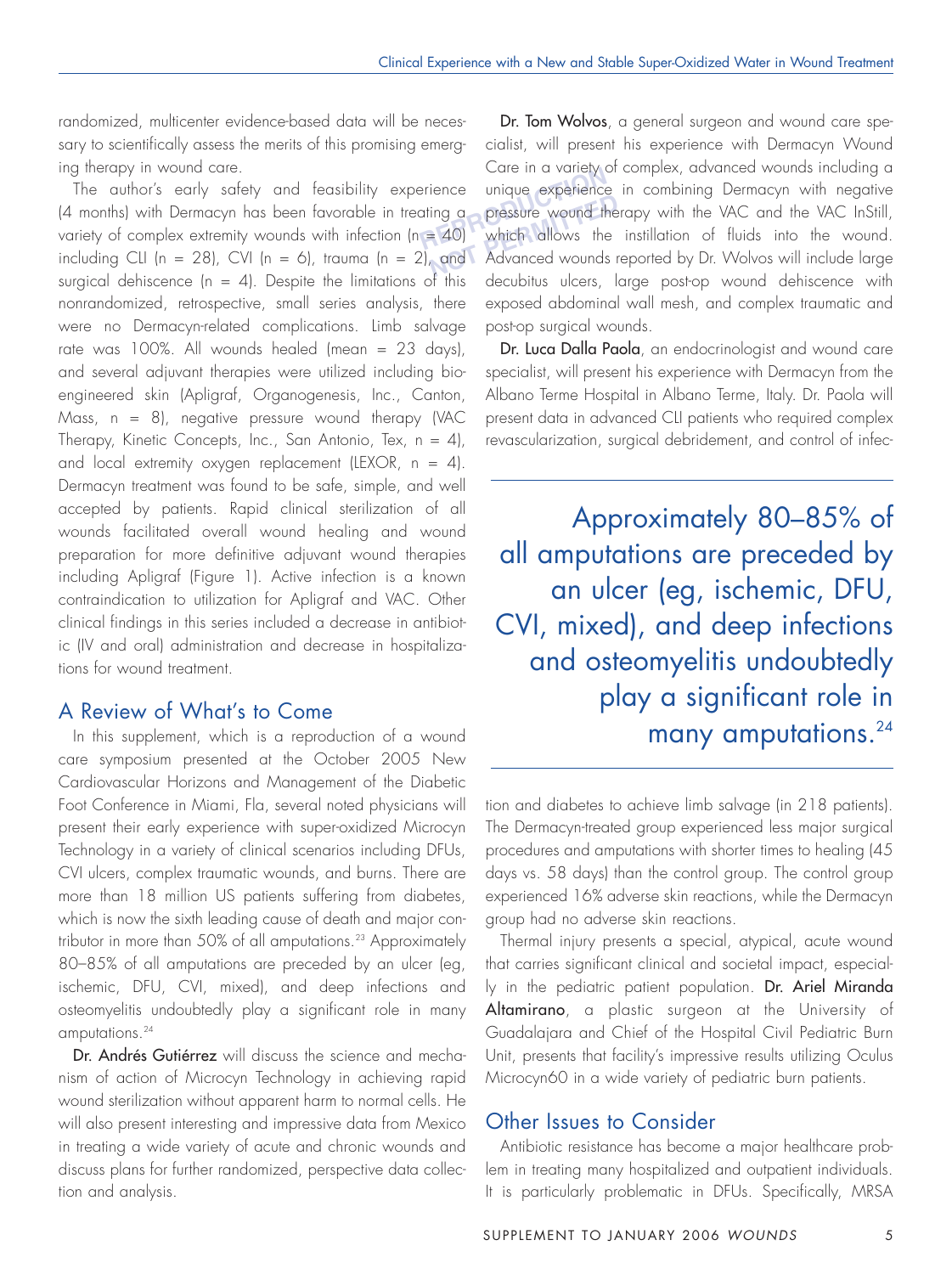pathogens have been associated with a significantly increasing incidence, increased hospital stay and costs, and poorer clinical outcomes with higher amputation rates and higher mortality rates.25,26 Vancomycin is increasingly less effective against MRSA, resulting in the emergence of new antibiotics that are expensive and have significant risks. Clearly, any local topical solution that would have excellent efficacy versus MRSA and other bacterial and nonbacterial pathogens with minimal complications would offer a potential significant improvement over the current treatments for wound infection and wound healing. **■**

#### References

- 1. US Department of Health and Human Services. National Center for Health Statistics. National Hospital Discharge Survey: Annual Summary with Det Arnold Publication;1996:162–175.
- 9. Hobson RW 2nd, Lynch TG, Jamil Z, et al. Results of revascularization and amputation in severe lower extremity ischemia: a five-year clinical experience. *J Vasc Surg.* 1985;2(1):174–185.
- 10. Dormandy JA, Rutherford RB. Management of peripheral arterial disease (PAD). TASC Working Group. TransAtlantic Inter-Society Consensus (TASC). *J Vasc Surg.* 2000;31(1 Pt 2):S1–S296.
- 11. Gregg RO. Bypass or amputation? Concomitant review of bypass arterial grafting and major amputations. *Am J Surg.* 1985;149(3):397–402.
- 12. Mackey WC, McCullough JL, Conlon TP, et al. The costs of surgery for limb-threatening ischemia. *Surgery.*1986;99(1):26–35.
- 13. Raviola CA, Nichter LS, Baker JD, et al. Cost of treating advanced leg ischemia. Bypass graft vs primary amputation. *Arch Surg.* 1988;123(4):495–496.
- 14. Paaske WP, Laustsen J. Femorodistal bypass grafting: quality of life and socioeconomic aspects. *Eur J Vasc Endovasc Surg.* 1995;10(2):226–230.
- 15. Wolfe JH, Wyatt MG. Critical and subcritical ischaemia. *Eur J Vasc Endovasc Surg.* 1997;13(6):578–582.
- 16. Pentecost MJ, Criqui MH, Dorros G, et al. Guidelines for peripheral percutaneous transluminal angioplasty of the abdominal aorta and lower extremity vessels. A statement for health professionals from a special writing group of the Councils on Cardiovascular Radiology, Arteriosclerosis, Cardio-Thoracic and Vascular Surgery, Clinical Cardiology, and Epidemiology and Prevention, the American Heart Association. *Circulation.* 1994;89(1):511–531.
- 17. Muradin GS, Myriam Hunink MG. Cost and patency rate targets for the development of endovascular devices to treat femoropopliteal arterial disease. *Radiology.* 2001;218(2):464–469.
- 18. Muradin GS, Bosch JL, Stijnen T, Hunink MG. Balloon dilation and stent implantation for treatment of femoropopliteal arterial disease: meta-analysis. *Radiology.* 2001;221(1):137–145.
- 19. Ramsey SD, Newton K, Blough D, et al. Incidence, outcomes, and cost of foot ulcers in patients with diabetes. *Diabetes Care.* 1999;22(3):382–387.
- 20. Edmonds ME, Blundell MP, Morris ME, et al. Improved survival of the diabetic foot: the role of a specialized foot clinic. *Q J Med.* 1986;60(232):763–771.
- 21. Dang CN, Prasad YD, Boulton AJ, Jude EB. Methicillin-resistant *Staphylococcus aureus* in the diabetic foot clinic: a worsening problem. *Diabet Med.* 2003;20(2):159–161.
- 22. Wagner A, Reike H, Angelkort B. Highly resistant pathogens in patients with diabetic foot syndrome with special reference to methicillin-resistant *Staphylococcus aureus* infections. *Dtsch Med Worchenschr.* 2001;126(48):1353–1356.
- 23. Theta Reports. Advanced wound care biologics: world market analysis. August 1, 2002. Available at: http://www.marketresearch.com/product/display.asp?productid=801249&SID=84612660-339803724-290187384. Accessed December 19, 2005.
- 24. Motta G. "The first 60 days of PPS: managing wound care medical supplies." The Remington Report. Nov/Dec.2000. http://www.woundcare.org/newsvol5n3/ar10.htm .
- 25. Lyder CH, Shannon R, Empleo-Frazier O, et al. A comprehensive program to prevent pressure ulcers in long-term care: exploring costs and outcomes. *Ostomy Wound Manage.* 2002;48(4):52–62.
- 26. US Census Bureau. *Statistical Abstract of the United States: 1996.* 116th ed. US Department of Commerce, Washington, DC; 1996.

**REPRODUCTION NOT PERMITTED**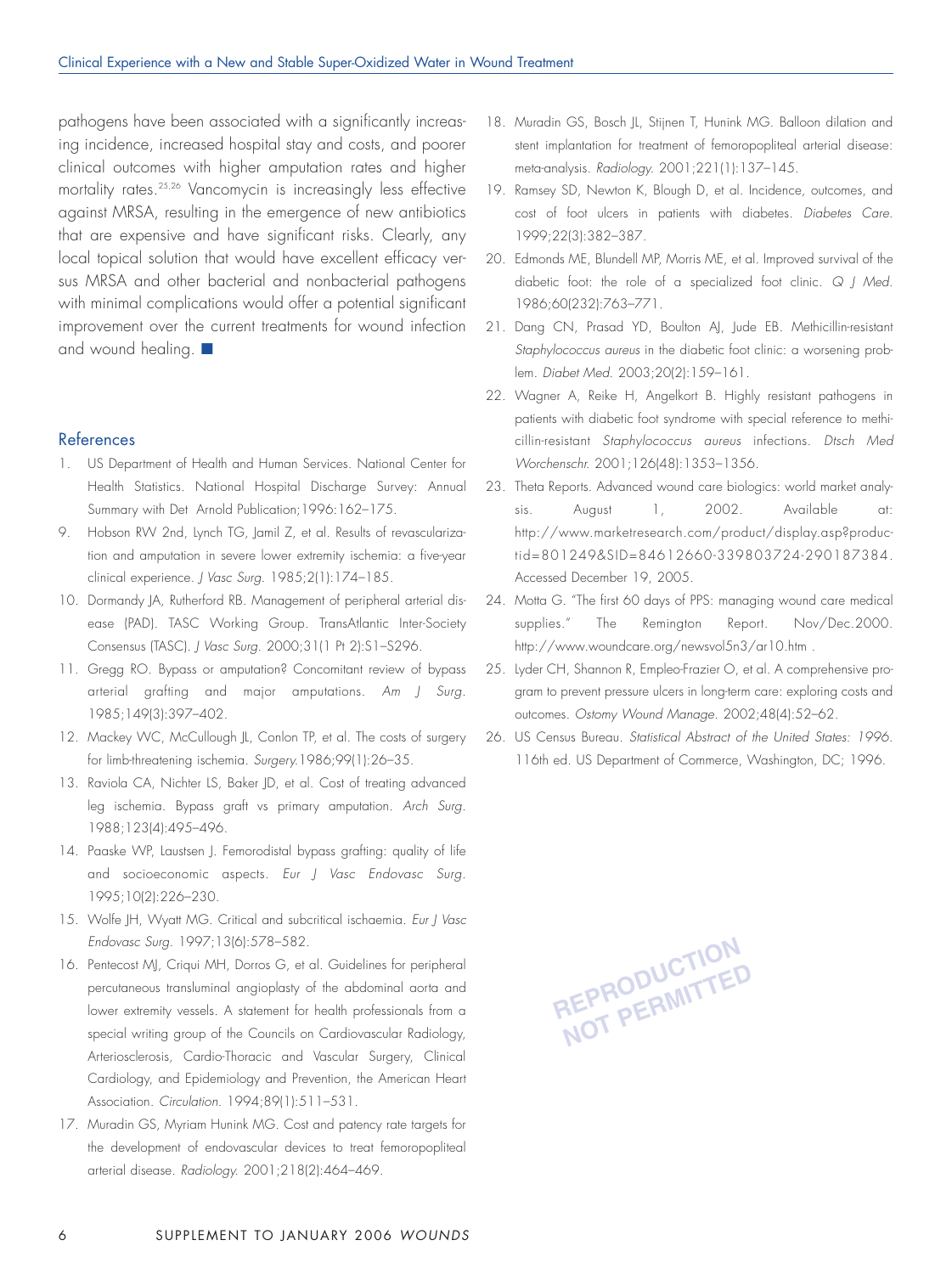

# **The Science Behind Stable, Super-Oxidized Water**

**PREPERDUCTION NOT PERMITTED** Exploring the various applications of super-oxidized solutions **Andrés A. Gutiérrez, MD, PhD**

The electrolysis is a process in which an electric current is<br>passed through water or a solution, generating various<br>reactive chemical species that depend on the solute and<br>the electrode material used for producing electro lectrolysis is a process in which an electric current is passed through water or a solution, generating various reactive chemical species that depend on the solute and super-oxidized solutions (or waters) are electrochemically processed aqueous solutions manufactured from pure water and sodium chloride. In general, the concept of electrolysis is relatively simple: tap water is purified through reverse-osmosis and USP-grade sodium chloride is added before being submitted to an electric field. During this electrolysis process, molecules are pulled apart in a chamber with positive and negative poles, and hypochlorite/ous species and free radicals are formed. The final result is a blend of reactive species of chlorine and oxygen with numerous applications in medicine and disinfection. This article will review some of these applications as they apply to wound care.

# The Dawn of a New Solution

Researchers from the United States, United Kingdom, and Japan have investigated super-oxidized solutions as disinfectants for instruments and hard, inanimate surfaces in hospitals.1–3 For example, super-oxidized solutions have decreased the time, toxicity, and costs of material disinfection in endoscopes.4 The literature also describes the use of superoxidized solutions on humans for various indications including the treatment of infectious skin defects or ulcers, mediastinal irrigation after open-heart surgery, and treatment of peritonitis and intraperitoneal abscesses.<sup>5-8</sup> Super-oxidized solutions have also been recommended for hand washing in medical personnel.9

Unfortunately, the instability and corrosion potential of the first solutions completely destroyed the market at the end of the

1990s. At that time, Oculus Innovative Sciences generated Microcyn® Technology (a super-oxidized, non-toxic, nonirritating, no-rinse dermal wound irrigant) that could be used for wound care treatment. The electrolysis cells used to produce this super-oxidized solution are significantly different from those previously designed by other companies. This solu-

Researchers from the United States, United Kingdom, and Japan have investigated super-oxidized solutions as disinfectants for instruments and hard, inanimate surfaces in hospitals.<sup>1-3</sup>

tion is produced by the electrolysis of water and USP-grade sodium chloride. The end product is a pH-neutral, super-oxidized solution with a longer shelf life (>12 months) than any other super-oxidized solution tested to date. It is intended for the topical treatment of infective chronic and acute wounds. Most importantly, it is non-irritating and non-sensitizing.

### *In-Vitro* Antimicrobial Activity

The first results of the antimicrobial activity of Microcyn Technology have recently been published by independent researchers.11 In addition, many other tests have been conducted by third-party laboratories in accordance with Good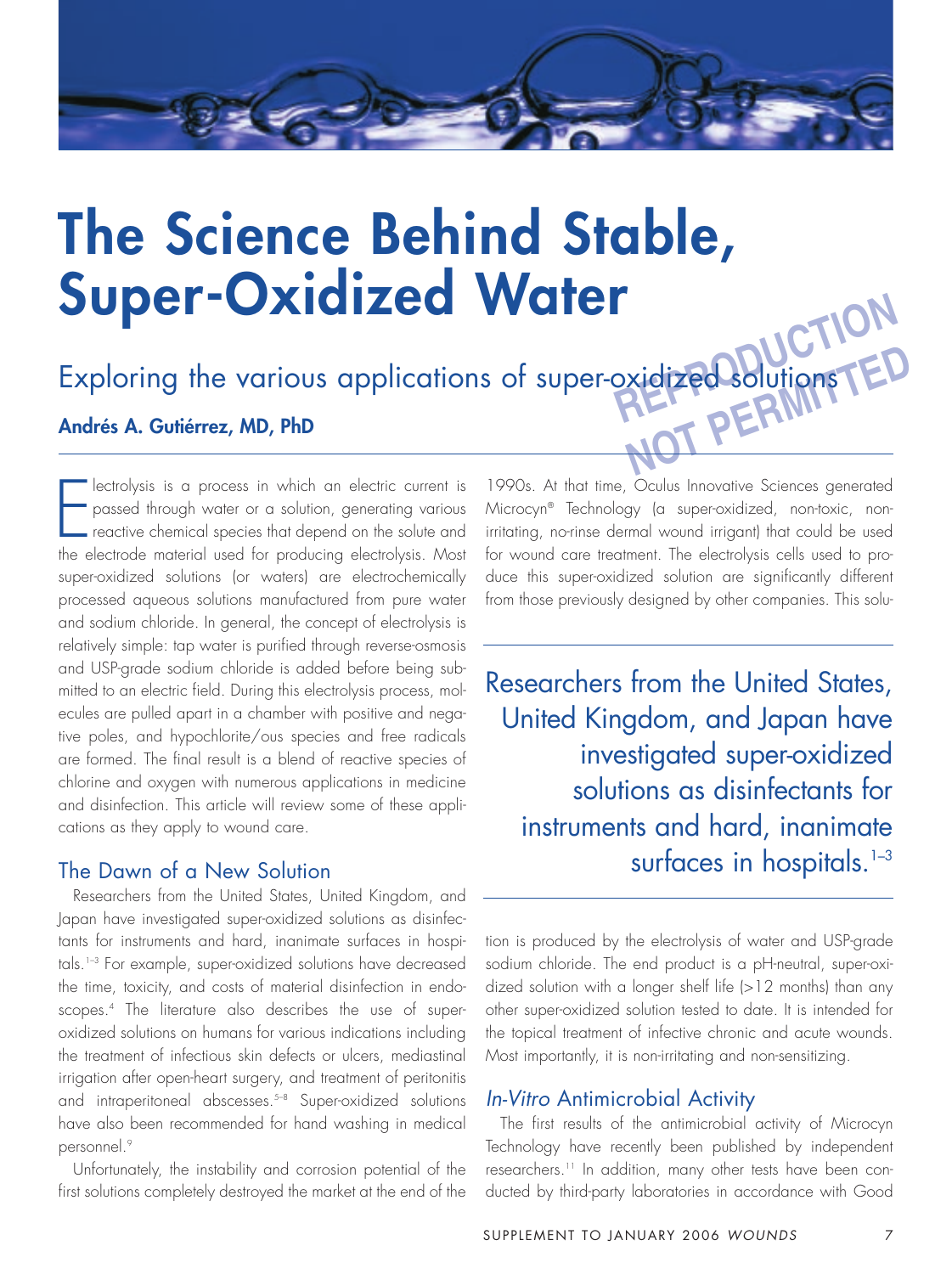| <b>Type of Study</b>           | <b>Standard</b>                        | <b>Species</b> |
|--------------------------------|----------------------------------------|----------------|
| Acute Skin Irritation          | ISO 10993-01:2002                      | Rabbit         |
| <b>Acute Dermal Toxicity</b>   | <b>US EPA OPPTS 870.1200</b>           | Rabbit         |
| Skin Sensitization             | <b>US EPA OPPTS 870.2600</b>           | Guinea Pig     |
| Acute Systemic Toxicity        | US EPA OPPTS 870                       | Mouse          |
| <b>Acute Oral Toxicity</b>     | US EPA OPPTS 870.1100                  | Rat            |
| Ocular Irritation              | ISO 10993-10:2002                      | Rabbit         |
| Acute Inhalation Toxicity      | EPA OPPTS 870.1300                     | Rat            |
| Genotoxicity Micronucleus Test | OECD Guidline #474<br>ISO 10993-3:2003 | Mouse          |

#### **Table 1: Summary of Toxicology Studies**

Laboratory Practices (GLP), as specified in 21CFR Part 58. Some examples are described.

*Bactericidal and fungicidal activity (suspension tests).* An *in-vitro* time kill evaluation was performed using Microcyn Technology versus challenge suspensions of 50 different

A major concern when using super-oxidized solutions is the potential induction of DNA oxidation, accelerated aging, and genotoxicity.

microorganism strains (25 American Type Culture Collection [ATCC] strains and 25 clinical isolates of those same species] as described in the Tentative Final Monograph.12 After exposure for 30 seconds, there was a reduction of the bacterial load >5 log10 in the following samples: *Pseudomonas aeruginosa, Escherichia coli, Enterococcus hirae, Acinetobacter baumanni, Acinetobacter* species, *Bacteroides fragilis, Enterobacter aerogenes, Enterococcus faecalis, vancomycinresistant enterococcus* (VRE), *Haemophilus influenzae, Klebsiella oxytoca, Klebsiella pneumoniae, Micrococcus luteus, Proteus mirabilis, Serratia marcescens, Staphylococcus haemolyticus, Staphylococcus pyogene,* and *Candida albicans* (BioScience Labs, Bozeman, Mont.).

*Bactericidal and fungicidal activity (carrier tests).* In various tests, the bactericidal and fungicidal properties of Microcyn Technology have been tested in accordance to EPA DIS/TSS guidelines. Under these conditions, Microcyn Technology has totally inhibited the growth of the following microorganisms: *Mycobacterium bovis* (OT #105401) in 5 minutes; *P. aeruginosa* (ATCC #15442), *S. aureus* (ATCC #6538), *Salmonella choleraesuis* (ATCC #10708), methicillin-resistant *S. aureus* (MRSA, ATCC #33592); and *Trichophyton mentagrophytes* (ATCC #9533) in 10 minutes; and vancomycin-resistant *Enterococcus faecalis* (VRE, ATCC #51299) in 15 minutes (ATS Labs, Eagan, Minn.).

*Virucidal activity.* Microcyn Technology was tested to determine the virucidal characteristics against the human immunodeficiency virus type 1 (HIV-I) strain HTLV-IIIB in accordance with the United States EPA DIS/TSS-07 guidelines. In an independent study, the reduction in viral titer was ≥3 log10 after a 5-minute exposure to Microcyn Technology.<sup>11</sup>

*Sporicidal activity.* Microcyn Technology was tested to determine sporicidal characteristics against spores of *Bacillus atrophaeus* (ATCC #6633). The test was conducted in accordance with the BS En 14347:2002 "draft" standard. After 15 minutes of exposure, the reduction in spores was 6.5 log10 on average, thus completing the requirements of the applied test method (MicroMed Laboratories, Petaluma, Calif.).

# Toxicology Studies

France Considers on average, thus completing the requirements of the applied<br> *Rep.* Toxicology Studies<br>
Particular pectual property in the same of the same of the same of testings have been conducted to<br> **Rep. 2018** Techn Toxicology Studies<br>
For PSqfety has also been a major issue<br>
Technology A series of testings has a<br> **Note of Microcyn Technology A series** of testings has a series of testings has a series of testings has a series of testi *aureus, Staphylococcus epidermidis, Staphylococcus* show that the use of Microcyn Technology does not cause Safety has also been a major issue in formulating Microcyn toxicity, irritation, or sensitivity (Table 1). All of these tests have been conducted according to FDA standards or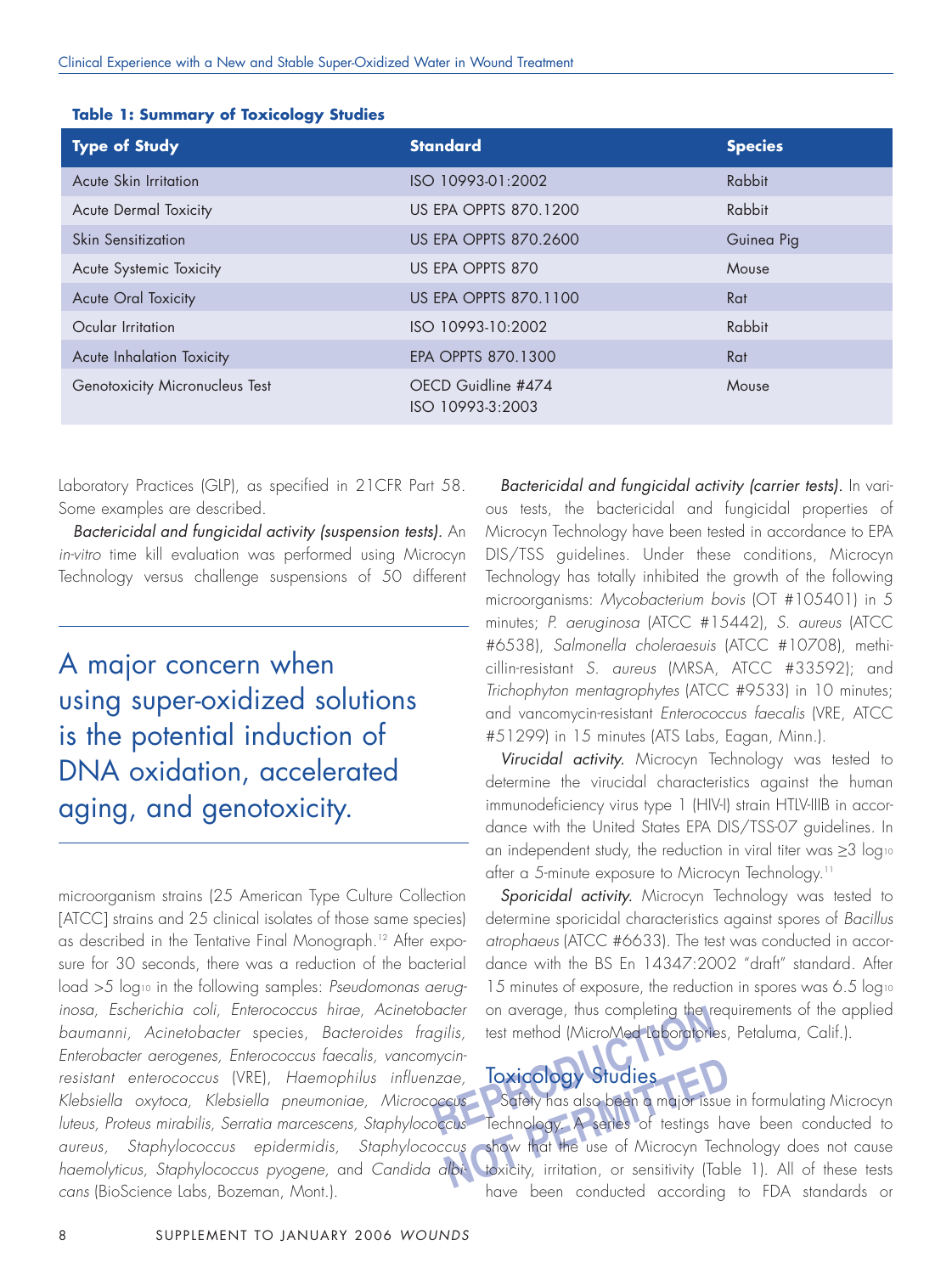International Organization for Standardization (ISO) standards at GLP facilities.

A major concern when using super-oxidized solutions is the potential induction of genotoxicity. In accordance, a micronucleus testing conducted as per ISO standards has shown that Microcyn Technology is not genotoxic.

The effects of Microcyn Technology on fibroblast viability and wound healing have also been addressed in 2 unpublished, third-party lab studies at North American Science Associates, Inc. (NAMSA), Northwood, Ohio, and Comparative Biosciences, Inc., Sunnyvale, Calif., in 2004. In the first study, the cytotoxicity test on fibroblasts was executed in accordance with ISO 10993-5:1999 standards. A filter disc with 0.1 mL of Microcyn Technology was placed onto an agarose surface, directly overlaying a monolayer of mouse fibroblast cells (L-292). The prepared samples were observed for cytotoxic damage after 24 hours. Under these conditions, Microcyn Technology-containing samples did not reveal any evidence of cell lysis or toxicity (NAMSA).

The second study was conducted with 16 rats to evaluate the local tolerability of Microcyn Technology and its effects on the histopathology of wound beds in a model of full-thickness dermal wound healing. It had already been shown that neutral pH super-oxidized solutions were not only non-toxic to wounds, but that they could even induce wound healing.<sup>13</sup> In this study, Masson's trichrome-stained sections and collagen type II-stained sections of the Microcyn Technology and salinetreated surgical wound sites were evaluated by a board-certified veterinary pathologist. As expected, there were no relevant histopathologic differences between the treatment groups, indicating that the Microcyn Technology treatment was well-tolerated. There were no significant differences between groups in collagen type II expression. As expected, Microcyn Technology did not have an adverse effect on fibroblasts or on collagen elaboration under the conditions of this study (Comparative Biosciences).

### Worldwide Approvals

In 2004, a European approval was obtained (CE KEMA - Medical Device Class IIb). Dermacyn Wound Care (formulated with Microcyn Technology) is a super-oxidized solution intended for use in the moistening, irrigation, debridement, and microbial load reduction of acute and chronic wounds, ulcers, cuts, abrasions, and burns. In the United States, 2 510(k)s from the FDA were approved in May 2005:

1. Dermacyn™ Wound Dressing is indicated for use in moistening and lubricating absorbent wound dressings for traumatic wounds, cuts, abrasions, and minor burns

S is the chronic dermal lesions such as straited in the chronic dermal lesions wound<br>
What we dermal derman and minor irrited and minor in the change of the change of the change of the change of the change of the change of 2. Dermacyn Wound Care is intended for cleansing, debriding, and removing foreign material from acute and chronic dermal lesions such as stage I-IV pressure ulcers, diabetic ulcers, post-surgical wounds, first- and second-degree burns, abrasions, and minor irritations of the skin.

Clinical Studies

That burns, abrasions, and minor irritation<br> **Notation Studies**<br>
Apub-Microcyn Technology has been<br>
Lence applied in different ways (eg, spray<br>
and well as in combination with other to Microcyn Technology has been effective and safe when applied in different ways (eg, spray, immersion, irrigation), as well as in combination with other technologies such as vacuum-assisted closure (VAC Therapy, KCI, San Antonio, Texas) and the Versajet Hydrosurgery system (Smith & Nephew, Largo, Fla.). According to the type and stage of the lesion, it can be applied once, twice, or 3 times daily.

> Pilot clinical evaluations—mainly in Latin America and Europe—have already been conducted by independent

Microcyn® Technology has been effective and safe when applied in different ways (eg, spray, immersion, irrigation, irrigation), as well as in combination with other technologies.

physicians to test for efficacy and safety in diabetic foot and venous stasis ulcers, burns, and postoperative wounds. Good results have been reported in these cases. For example, one study has shown better results with Dermacyn Wound Care over povidone iodine in the treatment of 208 patients with diabetic foot ulcers in Italy.<sup>5</sup>

Oculus is also currently involved in the planning and execution of numerous clinical studies and post-approval human-use evaluations throughout the United States, Mexico, and Europe.

### Conclusion

The use of super-oxidized solutions as wound care products is a cutting-edge concept. The first stable and commercially available super-oxidized solution, Dermacyn Wound Care (Europe) and Oculus Microcyn60 (Mexico), has been shown to be an efficient antimicrobial agent in *in-vitro* experiments. The moistening effect and the minimum toxicity found with the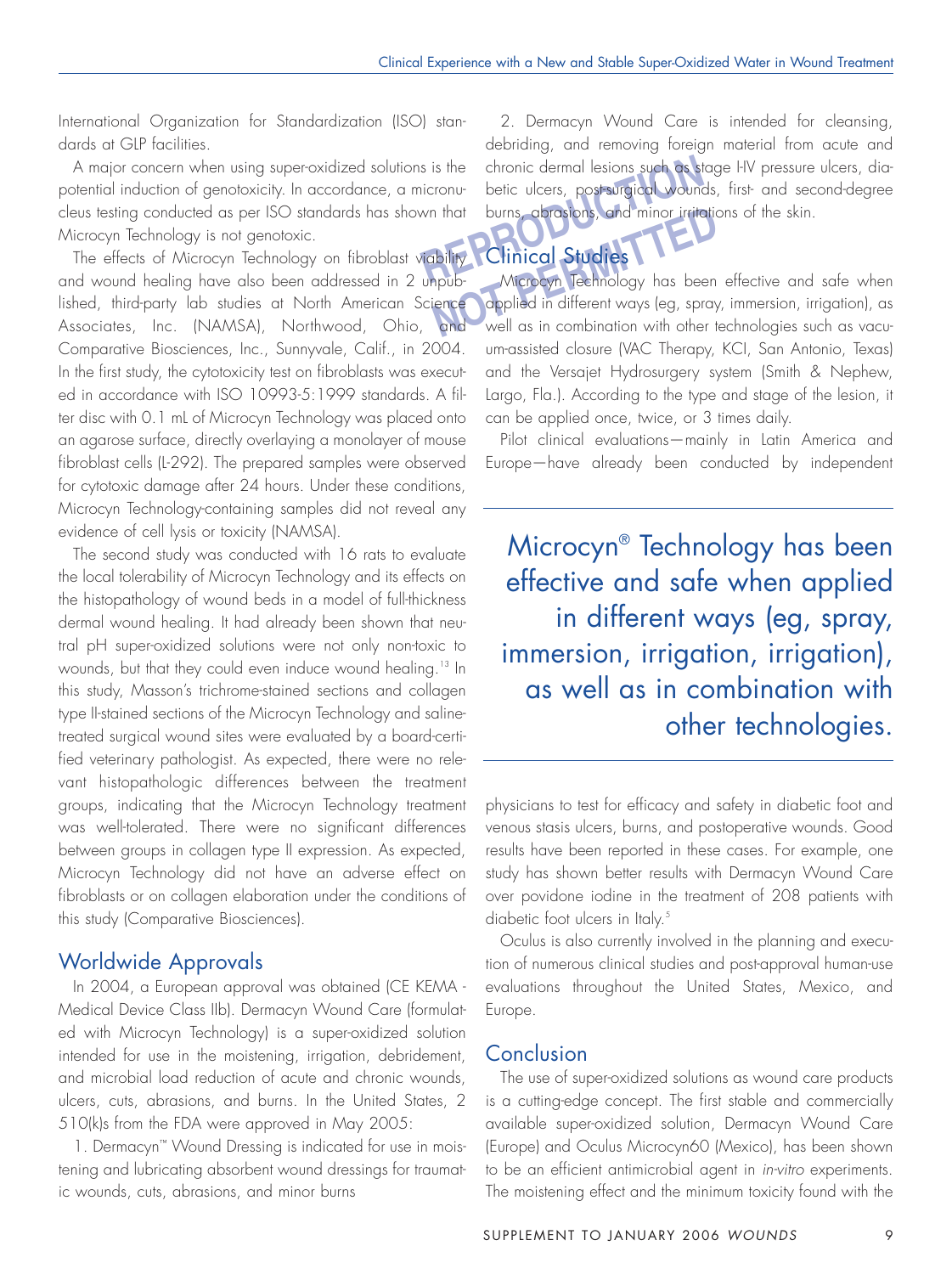use of this super-oxidized solution makes it a good choice for wound care management. However, new controlled trials must be conducted to fully characterize the antimicrobial, antiinflammatory, and positive effects in wound healing. Nevertheless, preliminary results suggest that this non-antibiotic technology appears to offer a broad new paradigm for the prevention and treatment of acute and chronic wounds.<sup>5</sup> The potential application of this technology warrants further research, and specialized formulations are now being developed for various indications. **■**

- References
- 1. Park H, Hung YC, Kim C. Effectiveness of electrolyzed water as a sanitizer for treating different surfaces. *J Food Prot.* 2002;65(8):1276–1280.
- 2. Rutala WA, Weber DJ. New disinfection and sterilization methods. *Emerg Infect Dis.* 2001;7(2):348–353.
- 3. Tanaka N, Tanaka N, Fujisawa T, et al. The use of electrolyzed solutions for the cleaning and disinfecting of dialyzers. *Artif Organs*. 2000;24(12):921–928.
- 4. Nelson D. Newer technologies for endoscop disinfection: electrolyzed acid water and disposable-component endoscope systems. *Gastrointest Endosc Clin N Am*. 2000;10:319–328.
- 5. Dalla Paola L, Brocco E, Senesi A, et al. Use of Dermacyn, a new antiseptic agent for the local treatment of diabetic foot ulcers. *Journal of Wound Healing*. 2005;2:201.
- 6. Sekiya S, Ohmori K, Harii K. Treatment of infectious skin defects or ulcers with electrolyzed strong acid aqueous solution. Artif Organs. 1997;21(1):32–38.
- 7. Ohno H, Higashidate M, Yokosuka T. Mediastinal irrigation with superoxidized water after open-heart surgery: the safety and pitfalls of cardiovascular surgical application. *Surg Today*. 2000;30(11):1055–1056.
- 8. Inoue Y, Endo S, Kondo K, et al. Trial of electrolyzed strong acid aqueous solution lavage in the treatment of peritonitis and intraperitoneal abscess. *Artif Organs*. 1997;21(1):28–31.
- 9. Sakashita M, Iwasawa A, Nakamura Y. Antimicrobial effects and efficacy on habitually hand-washing of strong acidic electrolyzed water—a comparitive study of alcoholic antiseptics and soap and tap water. *Kansenshogaku Zasshi.* 2002;76(5):373–377.
- 10. Martinez-Munive A, Menedez-Skertchly A, Toiber M, et al. Super-oxidized water (Microcyn 60) for mesh hernioplasty in grossly contaminated fields: an experimental study. SE 163. Presented at the American College of Surgeons 91st Annual Clinical Congress in San Francisco, California, October 16–20, 2005.
- 11. Landa-Solis, González-Espinosa D, Guzman B, et al. Microcyn a novel super-oxidized water with neutral pH and disinfectant activity. *J Hosp Infect.* (2005;61(4):291–299.
- 12. Federal Register. Tentative Final Monograph. 17 June 1994, vol. 59:116,p.31444.
- 13. Yahagi N, Kono M, Kitahara M, et al. Effect of electrolyzed water on wound healing. *Artif Organs*. 2000;24(12)984–987.

**REPRODUCTION NOT PERMITTED**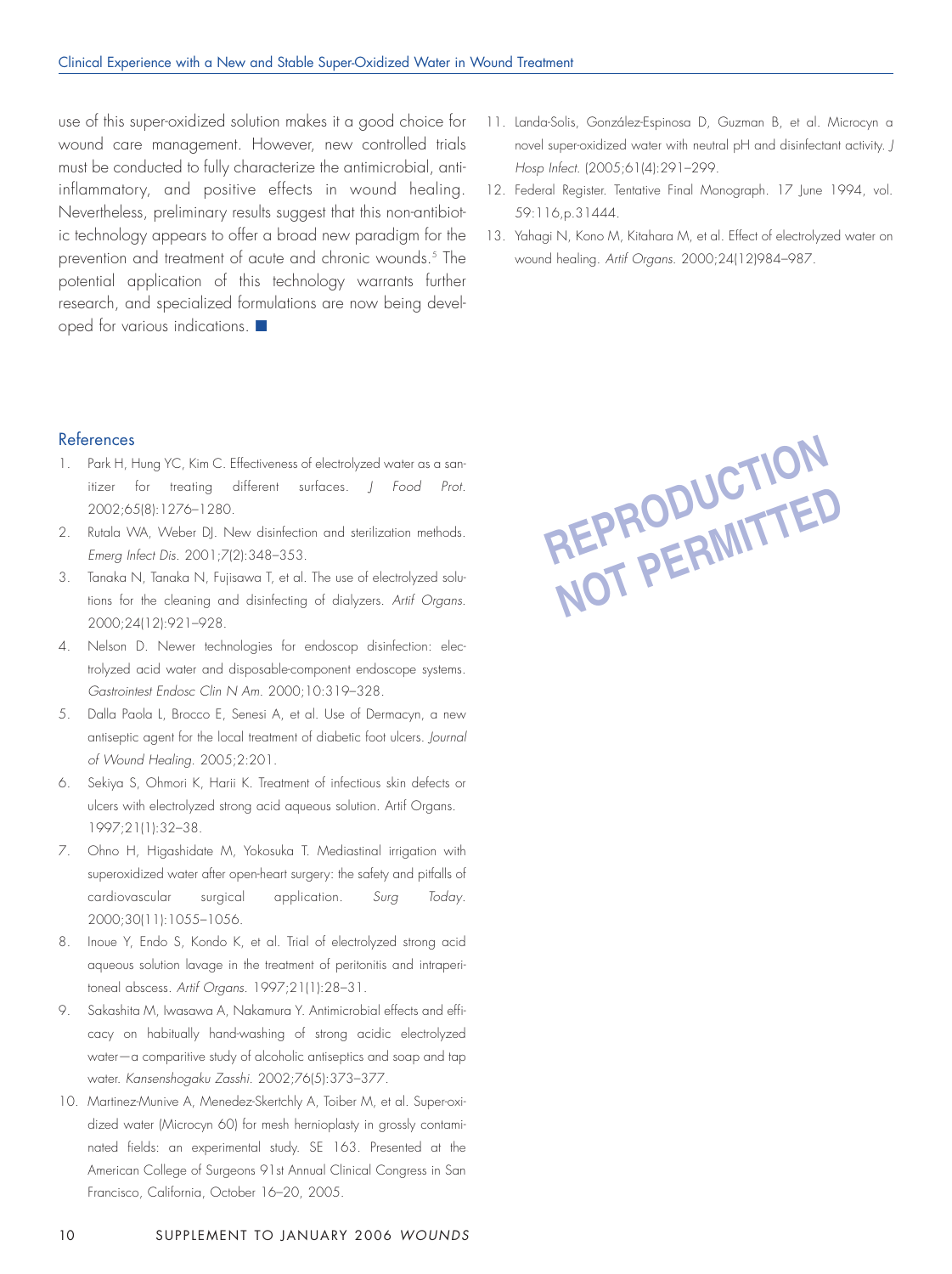

# **Advanced Wound Care with Stable, Super-Oxidized Water REPRODUCTION**

A look at how combination therapy can optimize wound healing

# **Tom A. Wolvos, MD, FACS**

The author became interested in a new, super-oxidized<br>
water after reading an article in *Forbes* magazine.<sup>1</sup><br>
Microcyn® Technology, now available in the United<br>
States under the brand of Dermacyn Wound Care (Oculus he author became interested in a new, super-oxidized water after reading an article in *Forbes* magazine.<sup>1</sup> Microcyn® Technology, now available in the United Innovative Sciences, Petaluma, Calif), is a super-oxidized, nontoxic, non-irritating, no rinse, dermal wound irrigant. The author published the first US article on the VAC Instill System (KCI, San Antonio, Tex), a system that combines negative pressure wound therapy with the controlled, intermittent delivery of topical wound solutions and suspensions over the wound bed,<sup>2</sup> and had been searching for an ideal solution to use with the System. Thus, a study was conducted to determine the clinical results of using Dermacyn not only with the VAC Instill System, but also in treating a variety of patients in an advanced wound care practice. This article will review the results of this study and discuss wound irrigation.

# Study Results

The author began using Dermacyn in June 2005 to treat 26 patients with 30 various wound types, which fall into the following categories:

- Postoperative wounds (9 patients): perforated appendix; open abdominal wound after surgery for a perforated colon; open abdominal wound after closure of a jejunostomy; skin graft wounds; below-the-knee amputation incision line wounds; abdominal wall wound post application of bilayered cell therapy (Apligraf, Organogenesis Inc., Canton, Mass); saphenous vein donor site wound; and groin wound
- Traumatic wounds (3 patients): dog bite; abrasion contusions of the leg; and lacerations of the leg
- Decubitus ulcers (2 patients)
- Diabetic foot wounds (5 patients)
- Dehisced abdominal wall wounds with exposed abdominal wall mesh (5 patients)

**NOT PERMITTED** 

• Patients with Integra (Integra Lifesciences Corporation, Plainsboro, NJ) placed in their wounds (2 patients).

Postoperative wounds. One wound from this category was a groin wound in a 61-year-old woman who underwent coronary bypass grafting. The patient had an invasive line and bled into her groin and, consequently, had surgery to address the problem. She became septic in a nursing facility and was transferred to the author's hospital. Figure 1A shows her wound on admission (right groin crease, lower abdominal wall and right leg). She was started on traditional VAC Therapy (KCI) and was subsequently switched to the VAC Instill System. The wound improved (Figure 1B) and was skin grafted (Figure 1C). Vacuum-assisted closure therapy was used to bolster the split-thickness skin graft. Postoperatively, the patient healed most of her wound except for an area in the center. She was started on Dermacyn dressing changes twice a day. The wound was irrigated with full-strength Dermacyn and then twice daily, a gauze moistened with Dermacyn was placed in the wound. This patient's wound progressed to complete healing (Figure 1D).

Traumatic wounds. Dermacyn appears to have a role in the wound-healing continuum. A 77-year-old woman with diabetes presented with a traumatic wound of the right lower leg (Figure 2A). Eschar over the wound was completely excised, and the wound was treated daily with the enzymatic debrider Accuzyme (Healthpoint, Ltd., Fort Worth, Tex). After 2 weeks, the patient was experiencing some burning, and the area around the wound was red. Her wound care was switched to Dermacyn dressing changes. Figure 2B shows the wound after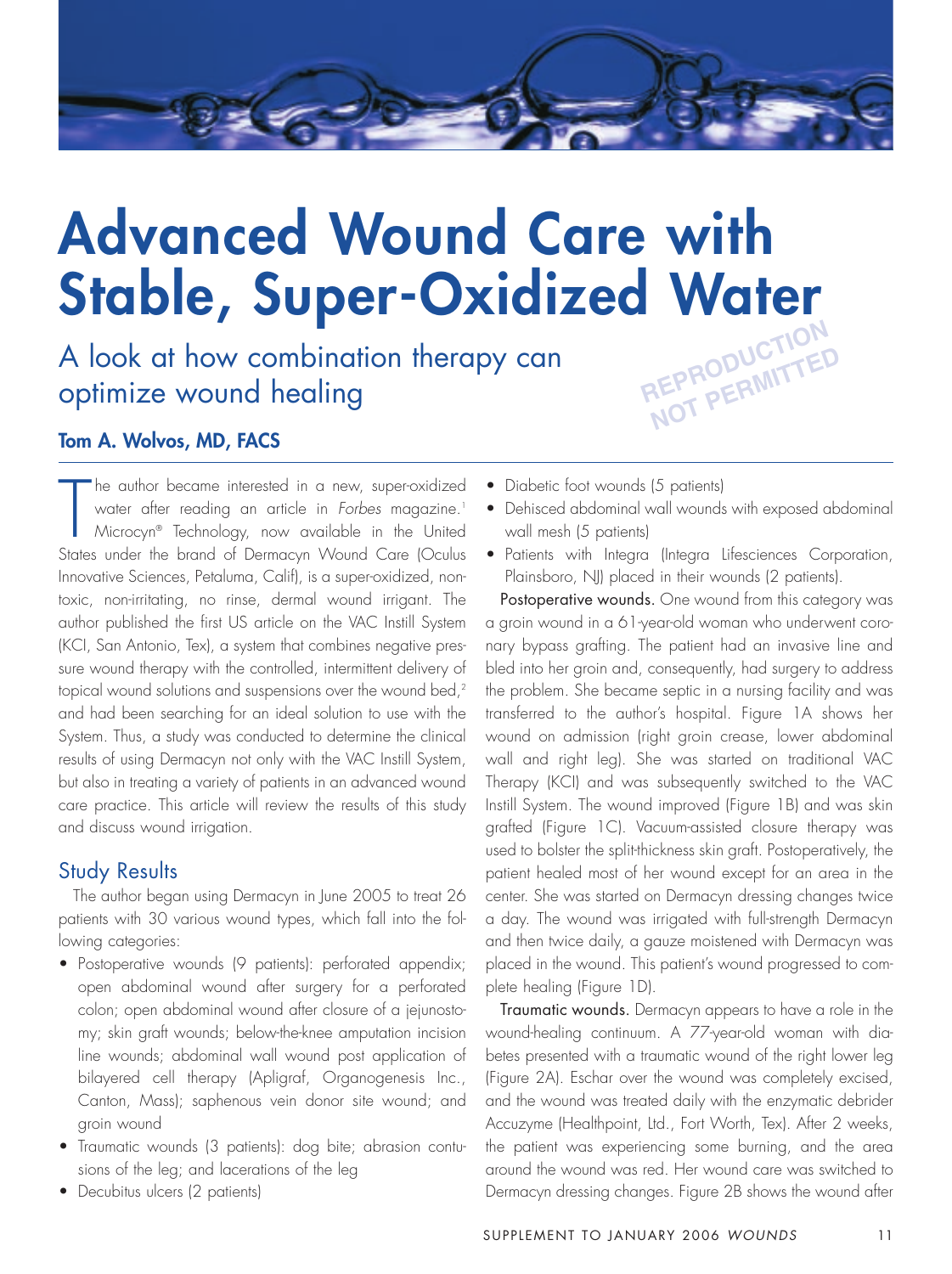

Figures 1A–D: Patient's wound at presentation (A), after VAC Instill therapy, (B), after placement of split-thickness graft (C), and the wound once it healed (D).

the operative picture of the split-thickness skin graft. The patient form the d<br>
was discharged the day of her skin graft surgery using VAC becomes in<br>
Therapy to bolster the graft. Figure 2D shows the healed Dermacyn<br>
Wou using Dermacyn for 2 weeks. Vacuum-assisted closure was started pre-op in preparation for a skin graft. Figure 2C shows was discharged the day of her skin graft surgery using VAC Therapy to bolster the graft. Figure 2D shows the healed wound at a post-op visit.

Decubitus ulcers. Dermacyn appears to have a role as the topical agent for wound irrigations and to moisten dressings in patients with decubitus ulcers. It should be considered for treating a decubitus ulcer that is too large for an enzymatic agent but too small for VAC Therapy.

Diabetic foot ulcers. A 59-year-old man with a diabetic foot wound was treated with the VAC Instill System using Dermacyn as the irrigation solution. In addition, the patient received hyperbaric oxygen treatments, surgical debridement, and bilayered cell therapy. Figure 3A shows this patient's wound before treatment. Figure 3B shows the wound with the VAC Instill dressing in place (at this time, he was receiving intermittent, fullstrength Dermacyn irrigations with the VAC Instill System), and Figure 3C shows the contracted wound completely covered with healthy granulation tissue.

Exposed abdominal wall mesh. The VAC Instill was used with Dermacyn as the irrigation solution in a series of patients who had dehisced abdominal wounds with exposed AlloDerm mesh (LifeCell Corporation, Branchburg, NJ) and Permacol surgical implant (Tissue Science Laboratories, PLC, Aldershot, Hampshire, UK). These wounds became covered with healthy granulation tissue and were able to be skin grafted, which led to complete healing.

ry using VAC becomes infl<br>s the healed Dermacyn in<br>patient. Soa<br>a role as the dence of infl Patients with Integra placed in their wounds. Integra Bilayer Matrix Wound Dressing acts as a dermal matrix to help form the dermal layer of skin. It can become ineffective if it becomes infected. In 2 patients, the author soaked Integra in Dermacyn in the operating room prior to placement on the patient. Soaking Integra in Dermacyn may decrease the incidence of infection of Integra in the post-op period.



Figures 2A–2D: Leg wound at presentation (A), 2 weeks after Dermacyn use (B), after skin graft (C), and once it completely healed (D).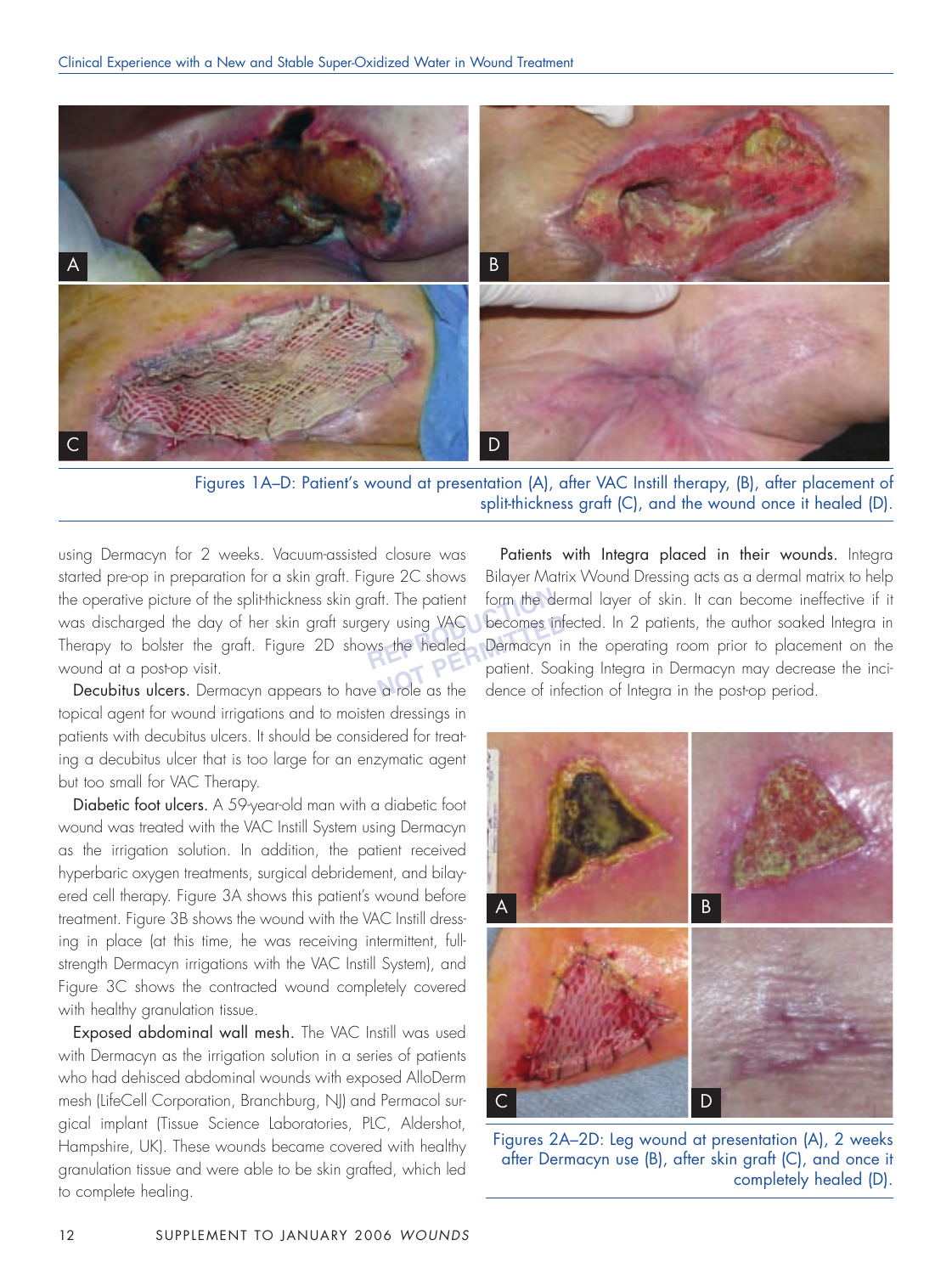# The Concept of Wound Irrigation

The goal of wound irrigation is to remove debris and bacteria from the wound while minimizing injury to the normal tissue around the wound. At dressing changes, it is tempting to remove the old dressing and apply a new dressing without dealing with the wound itself. Wound irrigation can help improve wound healing. The delivery pressure of wound irrigation appears to play an important factor in promoting wound healing. A delivery pressure of 5–10 psi has been an accepted range for removing debris and bacteria from a wound while minimizing the damage to the surrounding normal tissues.<sup>3</sup>

It is common to see fluid from a bottle being poured directly into a wound or to see a bulb syringe or an asepto syringe used to irrigate a wound at dressing changes. Virtually no pressure (0–1 psi) is delivered to a wound when a pour-bottle technique or bulb or asepto syringe is used. On the other hand, a 35-cc piston syringe with a 19-gauge needle delivers a psi of about 8.4 When comparing gross infection, induration, and bacterial counts with a low-pressure asepto syringe versus the higher pressure achieved with a 35-cc syringe and 19-gauge needle, the results showed that there is a clinical advantage of using the higher pressure system (35-cc syringe/19-gauge needle).4 Some studies suggest that an antiseptic solution is more effective than just saline alone when used as a wound cleanser to promote wound healing.<sup>5</sup>

### **Discussion**

There have been no reported cases of toxicity or side effects with Dermacyn. Dermacyn appears to only attack single-celled organisms while sparing multicellular organisms.

In this series of patients, Dermacyn appears to be an effective solution for moistening and debriding wounds. In the past, super-oxidized waters have been shown to have antiseptic properties.<sup>6</sup> In the patients studied in this series, Dermacyn also appears to be an effective wound antiseptic.

Dermacyn can be used to treat a variety of wounds from simple to extremely complex. It can be used as the wound irrigation solution at simple dressing changes, and it can serve as the solution with which to moisten the gauze used to dress the wound.

Dermacyn is complimentary to a wide variety of advanced wound-healing products and methods. For example, it can be used as an irrigant at traditional VAC Therapy dressing changes and as the irrigation solution with the VAC Instill. It can also be used for pressurized wound irrigation either with a simple system (a 35-cc syringe and a 19-gauge needle) or with more formal wound irrigation products, such as the Versajet Hydrosurgery system (Smith & Nephew, Largo, Fla) or jet lavage wound cleansing and debridement system (JetOx-ND, DeRoyal, Powell, Tenn).





Figures 3A–3C: Diabetic foot wound before treatment (A), with VAC Instill dressing in place while receiving intermittent Dermacyn irrigations (B), and contracted and covered in healthy granulation tissue (C).

Dermacyn also appears to be safe to use with tissue-engineered products and dermal substitutes. Further clinical studies will help confirm the effectiveness and compatibility of Dermacyn in the field of advanced wound care. **■**

**REPRODUCTION** *This study was supported by an unrestricted research grant by Oculus Innovative Sciences.*

#### References

- **REPRODUCTTED** References<br>1. Egan ME. Holy Water. *Forbes*. February 28, 2005.
- 2. Wolvos T. Wound instillation the next step in negative pressure wound therapy. Lessons learned from initial experiences. *Ostomy Wound Manage.* 2004;50(11):56–66.
- 3. Luedtke-Hoffmann KA, Schafer DS. Pulsed lavage in wound cleansing. *Phys Ther*. 2000;80(3):292–300.
- 4. Stevenson TR, Thacker JG, Rodeheaver GT, et al. Cleansing the traumatic wound by high pressure syringe irrigation. *JACEP*. 1976;5(1):17–21.
- 5. Lindfors J. A comparison of an antimicrobial wound cleanser to normal saline in reduction of bioburden and its effect on wound healing. *Ostomy Wound Manage.* 2004;50(8):28–41.
- 6. Tanaka H, Hirakata Y, Kaku M, et al. Antimicrobial activity of superoxidized water. *J Hosp Infect*. 1996;34(1):43–49.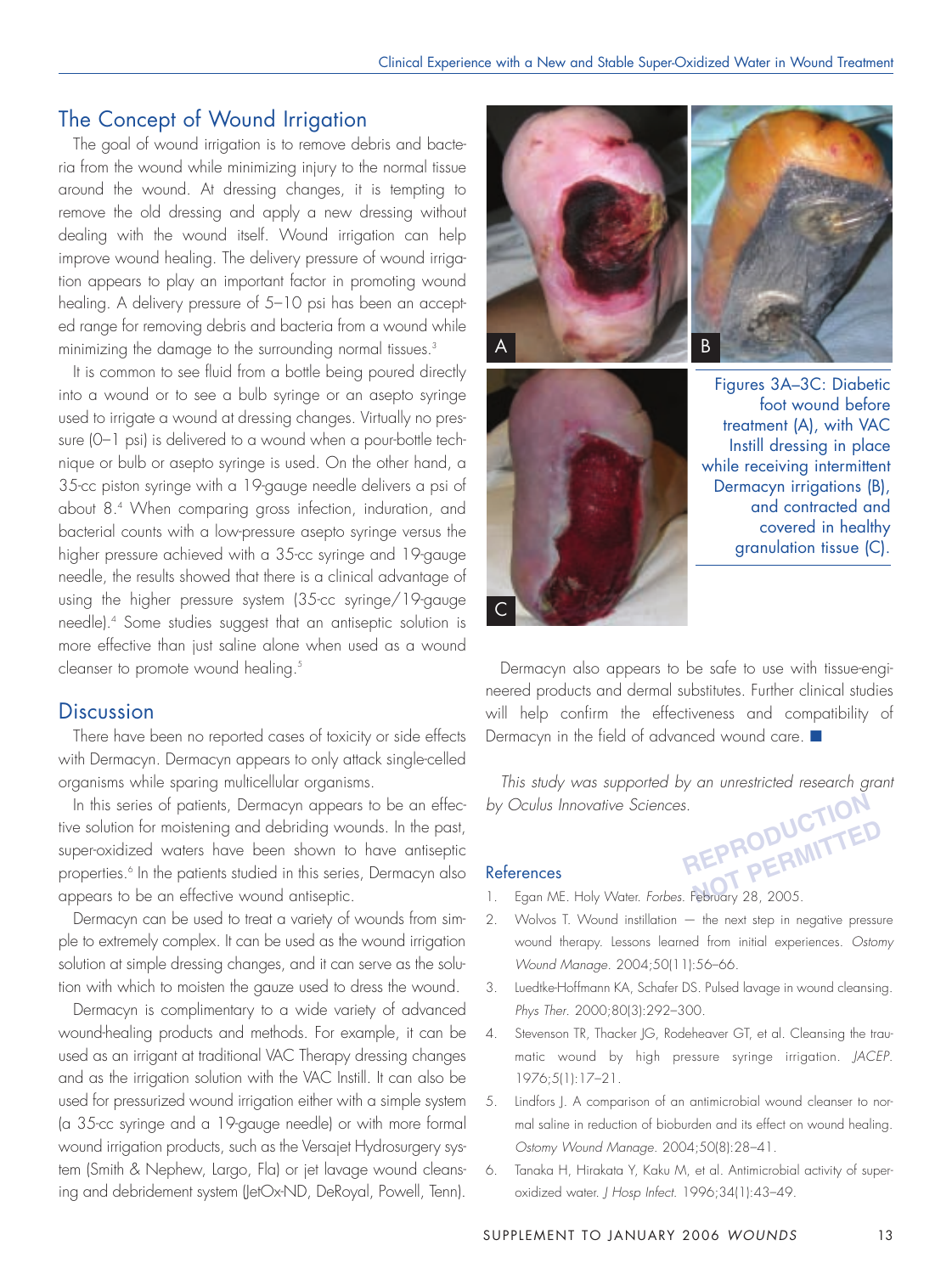

# **CETS**<br>**REPOPUCTION NOT** PERMITTED **Treating Diabetic Foot Ulcers with Super-Oxidized Water**

A look at advances in this pH-neutral, non-toxic treatment **Luca Dalla Paola, MD**

 $\overline{\phantom{a}}$ nfection is one of the most important factors in determining the risk of amputation in patients with diabetes.<sup>1-11</sup> If a standardized treatment is applied with a multidisciplinary foot care team, major amputation can be avoided in about 80–90% of patients with limb-threatening ischemia and in 95% of patients with infection.7–10,12–15 Surgical treatment is a useful tool for treating infection in diabetic feet.<sup>7-10,12,13,15-17</sup>

Antiseptics can be used to prevent and treat infection and to preserve the healing process. They are preferable to topical antibiotics with regard to the development of bacterial resist-

If a standardized treatment is applied with a multidisciplinary foot care team, major amputation can be avoided in about 80–90% of patients with limbthreatening ischemia and in 95% of patients with infection.7–10, 12–15

ance.18 Some experts argue against the use of antiseptic agents in wound treatment, and the major reason behind these arguments is the cytotoxicity against the host's dermal and epidermal cells. There is poor evidence of using local antiseptic agents in infected feet.<sup>18</sup> Despite the weak evidence, antiseptics are used in clinical practice for infected skin and



wounds.2,18–20 There is concern about the effect of antiseptics on diabetic foot ulcers. This is where super-oxidized solutions, such as Dermacyn Wound Care (formulated with Microcyn® Technology, Oculus Innovative Sciences, Petaluma, Calif) play a role. This article will review the use of Dermacyn Wound Care in the treatment of diabetic foot ulcers.

# Examples of Dermacyn in Action

Figure 1 shows the production process of Dermacyn. This super-oxidized solution is used in both emergent and elective surgery when surgical and physical debridement is performed with pulsated irrigation, ultrasound debriders, and vacuumassisted closure therapy (VAC Therapy, KCI, San Antonio, Tex.). It is used when clinical impression suggests the presence of infection and can be utilized with skin grafting and bioengineered tissue.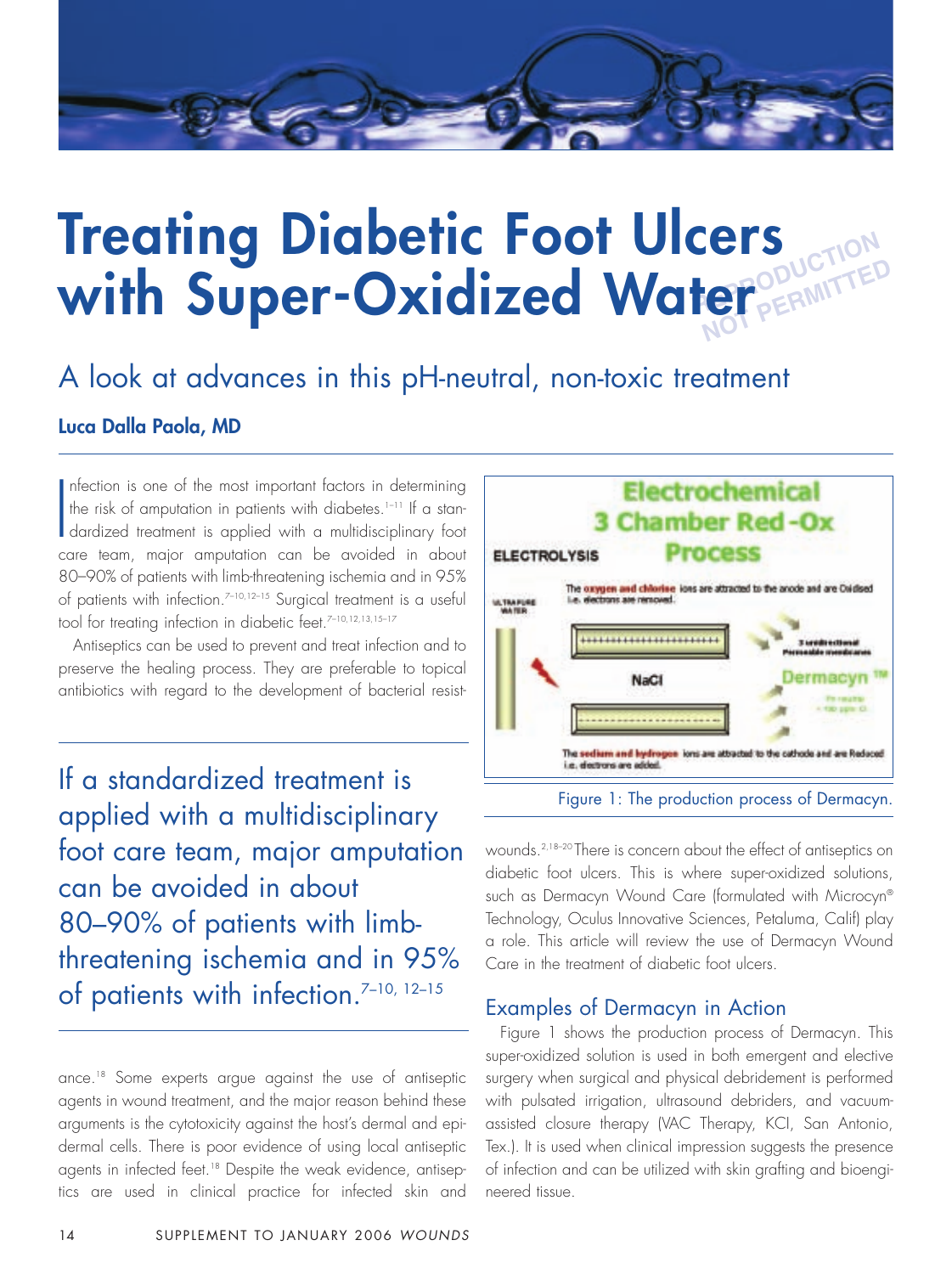Figure 2 shows a patient who presented with gangrene and plantar necrosis and required emergent surgery to treat both the gangrene and plantar compartment syndrome. Dermacyn was applied to the wound daily for 90 days until it healed.

The VAC Instill System is not yet available in Italy, so Dermacyn is injected daily over the foam with the VAC Therapy. Physicians in Italy are also using Dermacyn before skin grafts in open amputations, as shown in Figure 3.

#### Dermacyn Data

Between November 2004 and March 2005, 218 patients with diabetes were enrolled in a randomized, single-center, Italian study that evaluated the effectiveness of Dermacyn. Stage II and III ulcers were enrolled using Texas University Classification of foot ulcers, and 110 of the enrolled patients were randomized to the Dermacyn group and 108 to the control group. The 2 groups were matched for age, duration of diabetes, and class of ulceration.

All patients with peripheral vascular disease (PVD) were referred for revascularization using endovascular techniques or bypass surgery.6,21–24 Surgical treatment of bone infection (esotectomy or minor amputations) was performed in patients with osteomyelitis and a microbiological specimen was taken every month from the time of enrollment and randomization until closure to evaluate the number and quality of bacterial strains.

Local treatment was carried out daily using gauze soaked with Dermacyn (in the Dermacyn group) or povidone iodine (in the control group). Elective surgery was carried out after clinical improvement of infection and revascularization. Differences between the groups in favor of Dermacyn were apparent in the reduction of the number of bacterial strains, local adverse effects, surgical dehiscence, amputation rates and healing time. The study has already been submitted for publication.

# **Conclusion**

Infection is a negative prognostic factor that explains the high risk of amputation in patients with diabetes and foot ulcers. Aggressive treatment (antibiotic treatment combined with surgery) allows us to reach a high percentage of limb salvage. Treatment of infection requires aggressive local debridement of nonviable, soft tissues and treatment of osteomyelitis.

No strong evidence shows efficacy of local antiseptic agents in the treatment of diabetic foot infection. Despite this lack of evidence, clinicians use antiseptic agents as ancillary treatment in infected feet.

The results of this study therefore appear to show more favorable results for Dermacyn than for povidone iodine. However, although the results are highly statistically significant, the



Figure 2: The top photo shows the foot of a patient with gangrene and plantar necrosis, while the bottom photo shows the wound once it healed.

strength of evidence for the superiority of Dermacyn over povidone iodine depends on the study design. The results of this study justify further research into the use of Dermacyn in the treatment of diabetic ulcers. It is important to ensure that possible sources of bias in future studies are excluded, for example, by randomization of patients to treatment and by blinded assessment of outcomes. **■**



#### References

- 1. Adler EI, Boyko EJ, Ahroni JH, et al. Lower extremity amputation in diabetes: the independent effects of peripheral vascular disease, sensory neuropathy, and foot ulcers. *Diabetes Care*. 1999;22(7):1029–1035.
- 2. American Diabetes Association. Presented at the Consensus Development Conference on Diabetic Food Wound Care in Boston, Massachusetts, April 7–8, 1999. *Diabetes Care*. 1999;22(8):1354–1360.
- 3. Boiko EJ, Lipsky BA. Infection and diabetes mellitus. In: Harris MI (ed): Dieabetes in America, Second Edition. Diabetes data compiled 1995. Bethesda, MD: National Institutes of Health. NIH publication No: 95-1468, 1995, pp485–499.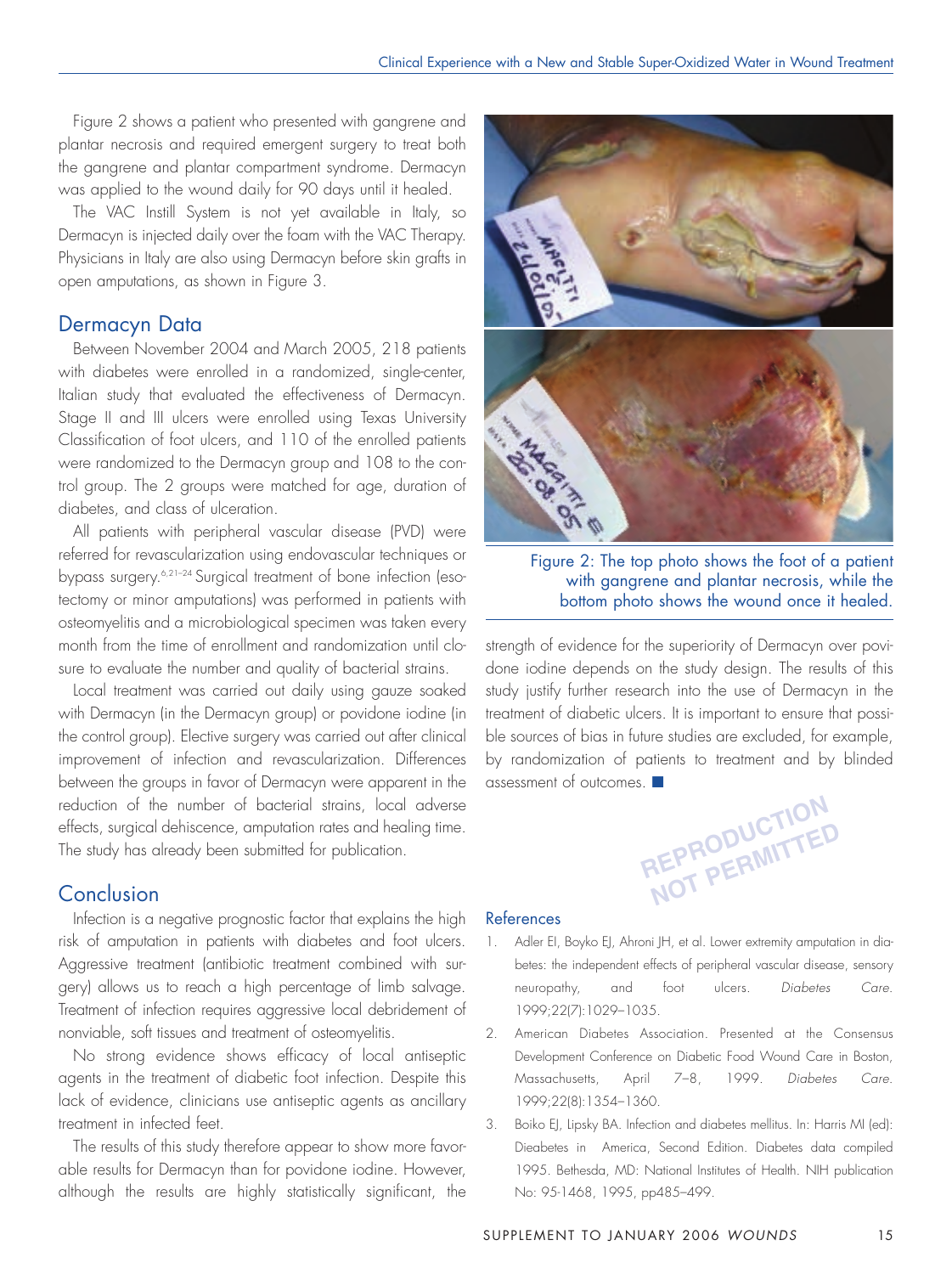

Figure 3: An example of Dermacyn used in an open amputation (as shown in the figure on the left) and before the placement of a skin graft, such as the one pictured at right.

- 4. Chang BB, Darling RC III, Paty PSK, et al. Expeditious management of ischemic invasive foot infections. *Cardiovasc Surg.* 1996;4(6):792–795.
- 5. Chantelau E, Tanudjaja T, Altenhofer F, et al. Antibiotic treatment for uncomplicated neuropathic forefoot ulcers in diabetes: a controlled trial. *Diabet Med.* 1996;13(2):156–159.
- 6. Eneroth M, et al. Clinical characteristic and outcome in 223 diabetic patients with deep foot infections. *Foot Ankle Int*. 1997;18(11):716–722.
- 7. Gibbons GW. The diabetic foot: amputations and drainage of infection. *J Vasc Surg*. 1987;6(5):791–793.
- 8. Grayson ML, Gibbons GW, Balogh K, et al. Probing to bone in infected pedal ulcers: a clinical sign of underlying osteomyelitis in diabetic patients. *JAMA*. 1995;273(9):721–723.
- 9. Holstein P, Sorenson S. Limb salvage experience in a multidisciplinary diabetic foot unit. *Diabetes Care.* 1999;22(Suppl 2).
- 10. Lipsky BA. Infectious problems of the foot in diabetic patients. In: Bowker JH, Pfeifer MA (eds). Levin and O'Neal's The Diabetic Foot. Sixth Edition. Mosby, 2001.
- 11. Ramsey SD, Newton K, Blough D, et al. Incidence, outcomes, and cost of foot ulcers in patients with diabetes. *Diabetes Care*. 1999;22(3):382–387.
- 12. Armstrong DG, Frykberg RG. Classifying diabetic foot surgery: toward a rational definition. *Diabet Med.* 2003;20(4):329–331.
- 13. Holstein P, Ellitsgaard N, Olsen BB, Ellitsgaard V. Decreasing incidence of major amputations in people with diabetes. *Diabetologia*. 2000;43(7):844–847.
- 14. Larsson J, Apelqvist J, Agardh CD, Stenstron A. Decreasing incidence of major amputations in diabetic patients: a consequence of a multidisciplinary foot care team appraoch? *Diabet Med.* 1995;12(9):770–776.
- 15. Rosenblum BI, Pomposelli FB, Giurini JM, et al. Maximizing foot salvage by a combined approach to foot ischemia and neuropathic ulceration in patients with diabetes. A 5-year experience. *Diabetes Care.* 1994;17(9):983–987.
- 16. Caputo GM, Cavanagh PR, Ulbrecht JS, et al. Assessment and management of foot disease in patients with diabetes. *N Engl J Med.* 1994;331(13):854–860.
- 17. Cavanagh PR, Buse JB, Frykberg RG, et al. For the American Diabetes Association: diabetic foot wound care. Presented at the Census Development Conference held in Boston, Massachusetts, April 7–8, 1999. *Diabetes Care.* 1999;22(8):1354–1360.
- 18. Drosou A, Falabella A, Kirsner S. Antiseptics on wounds: an area of controversy. *WOUNDS*. 2003;15(5):149–166.
- 19. Bergstrom N, Bennet MA, Carlson CE, et al. Clinical practice guildeline number 15: treatment of pressure ulcers. Rockville MD: US Department of Health and Human Services. Agency for Health Care Policy and Research. AHCPR Publication. 1994;65–0652.
- 20. International Consensus on the diabetic foot. Amsterdam: International Working Group on the Diabetic Foot, 1999.
- 21. Edmonds M, Forster AVM. Reduction of major amputations in the diabetic strategy to "take control" with conservative care as well as revascularization. *VASA* 2001;58(suppl):6–14.
- 22. Faglia E, Dalla Paola L, et al. Peripheral angioplasty as the first choice revascularization procedure in diabetic patients with critical limb ischemia: prospective study of 993 consecutive patients hospitalized and followed between 1999 and 2003. *Eur J Vasc Endovasc Surg*. 2005;29(6):620–627.
- 23. Faglia E, Favales F, Aldeghi A, et al. Change in major amputation rate in a center dedicated to diabetic foot care during the 1980s: prognostic determinatnts for major amputation. *J Diabetes Complications.* 1998;12(2):96–102.
- 24. Faglia E, Mantero M, Caminiti M, et al. Extensive use of peripheral angioplasty, particularly infrapopliteal, in the treatment of ischemic diabetic foot ulcers: clinical results of a multicentric study of 221 consecutive subjects. *J Intern Med*. 2002;252(3):225–232.

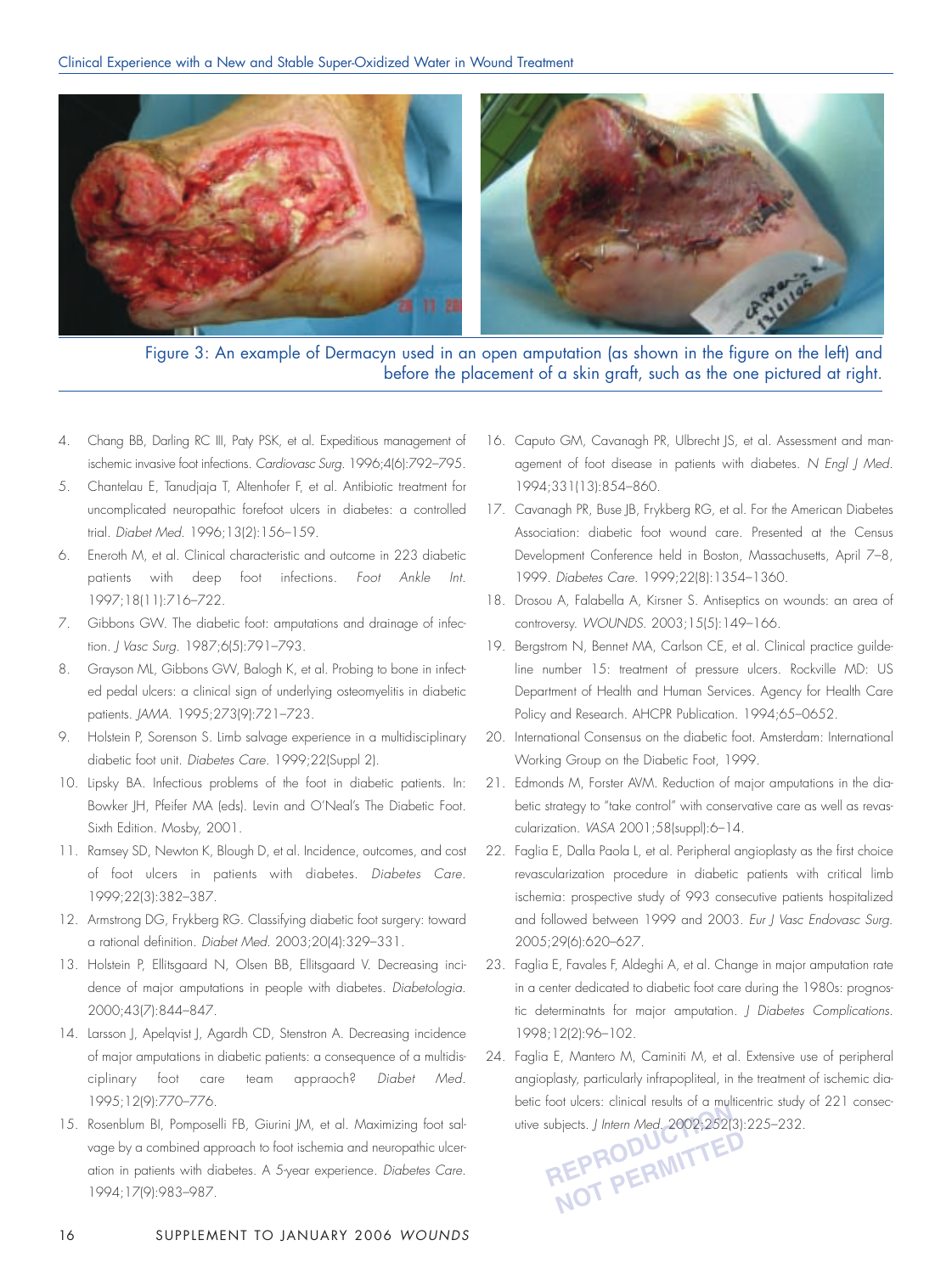

# **Reducing Bacterial Infectious Complications from Burn Wounds REPRODUCTION**

A look at the use of Oculus Microcyn60 to treat wounds in Mexico **NOT PERMITTED** 

# **Ariel Miranda Altamirano, MD**

Burns are a major problem associated with high morbidity by in Mexico. In 2003, 20,330 burn cases were reported, mostly in children.<sup>1</sup> Despite improvements in multidisciplinary treatment, infection remains the leading cau urns are a major problem associated with high morbidity in Mexico. In 2003, 20,330 burn cases were reported, mostly in children.<sup>1</sup> Despite improvements in multidisdeath among patients who are hospitalized.

Burn wound infections account for 3–7% of all infections in patients with burns in the United States.<sup>2</sup> These occur most frequently in children, followed by elderly patients. The incidence of burn infection can reach >10% for a rate of 5.6/1,000 patient-days in certain specialized burn units in the United States.<sup>3</sup> However, these rates are much higher in other countries, such as Mexico, because of overcrowded facilities, fewer infection control barriers, and less access to immediate wound debridement or antimicrobial therapies (compared to the United States).

# Burn Etiology and Other Facts

The risk of burn wound infection is directly correlated to the extent of the burn and is related to impaired resistance resulting from disruption of the skin's mechanical integrity and generalized immune suppression. Infections in burn wounds may be classified as wound cellulitis (ie, unburned skin at the margin of the burn) or as an invasive wound infection (ie, microbial invasion of viable tissue beneath the burn wound eschar). Bacterial burn wound infections are most commonly caused by *Staphylococcus aureus*, *Pseudomonas aeruginosa*, *Enterobacter cloacae*, *Klebsiella pneumoniae*, *Enterococcus faecalis,* and *Acinetobacter baumannii*.

Advances in local burn therapies, including the judicious use of antimicrobials, undoubtedly have reduced bacterial infectious complications from burns. Unfortunately, the number of opportunistic infections in burn wounds has risen significantly.

Thus, infections with antibiotic-resistant bacteria (eg, methicillinresistant *S. aureus*) and fungal pathogens (eg, *Aspergillus*, *Candida,* and *Mucor* species) have been steadily increasing in recent years. These kinds of infections are mostly seen in patients sustaining larger burns (>40% total body surface area [TBSA]) who receive multiple doses of broad-spectrum perioperative antibiotics.

Overall, mortality rates from burn wound sepsis remain high. However, independent of the thickness of the wound, the presence of infection could also severely retard the wound healing process, increase the rates of graft loss, deteriorate the cosmetic results, and elevate hospital expenses.<sup>4,5</sup> Therefore, the management of the wound should focus on avoiding infection and preventing the progression of the injury from day 1.

### Management of Burns

The management of severe burn wounds is multidisciplinary. Permeable airways, volume repletion, and early removal of necrotic tissue followed by wound closure are the key goals. Effective topical antimicrobial therapy and daily wound inspection are necessary to monitor for infection, which may cause conversion of partial-thickness burns to full-thickness injuries.

It is remarkable that the anti-infective topical treatment of wounds has not significantly changed in the past 50 years. The standard care may vary among institutions, but it usually starts with cleansing of the wounds with saline solution and a surgical detergent (eg, chlorhexidine gluconate), followed by the application of silver sulfadiazine or mafenide acetate burn creams. (Dakin's solution and betadine are alternative agents already in disuse.) Burns are then treated while either open or closed. With the use of this approach, the infection rates were kept in the range of 3–7% in patients treated in the United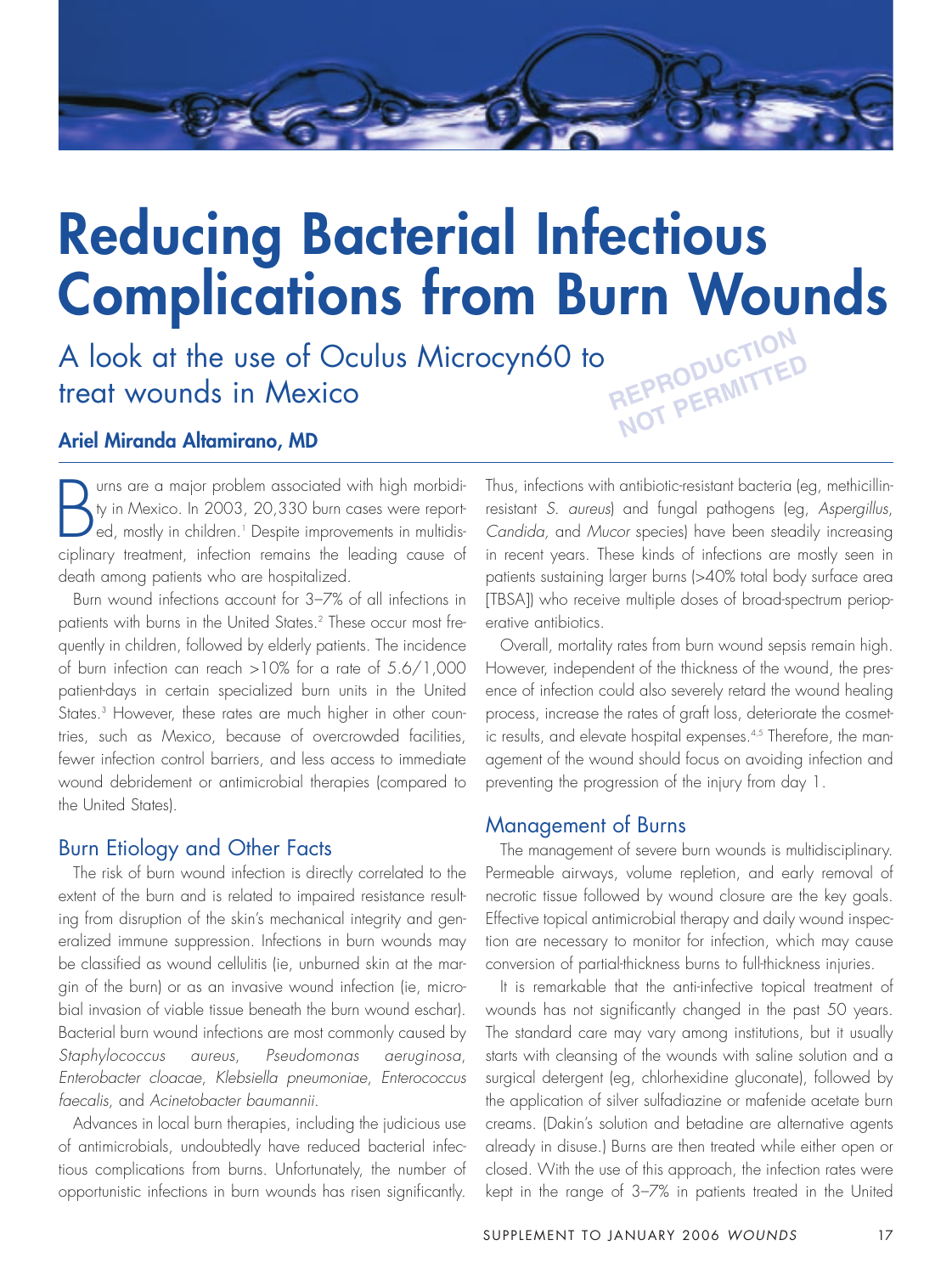States, but the infections rates are higher in poorer countries.<sup>2</sup>

The major drawbacks of all antiseptics, however, have been the narrow antimicrobial spectrum and their known cytotoxicity to the burn area, skin grafts, and dermal substitutes. The opaque quality of betadine precludes the early detection of underlying infection in the wound bed. Silver sulfadiazine and cadexomer iodine require long exposure times to kill a wide range of bacteria and viruses. Additionally, these solutions cannot be used on certain parts of the body, such as around the eyes, and patients sometimes have negative reactions to these products due to their toxicity. Furthermore, silver-based products require exact dosage and close monitoring by trained medical staff to minimize the potential for mutations and bacterial resistance. Several other topical antibiotics and silver-containing dressings have also been used, but they are expensive and not widely available in poorer countries. The emergence of multidrug-resistant bacteria and fungal infections is yet another important problem to consider if the topical antimicrobial fails.

rmiani, nor was in sensirizing<br>ards for wound care produ<sub>s</sub><br>Stillmeadow, Tnc., Sugar La<br>ta). Oculus Microcyn60 did i illmeadow, Inc., Sugar Land<br>Illmeadow, Inc., Sugar Land<br>Isss.<sup>®</sup> Clinical studies with As an alternative, super-oxidized solution has been used for disinfecting burn wounds and for preventing *Pseudomonas* sepsis in a rat model.<sup>6</sup> The literature also describes the effectiveness of super-oxidized solutions for the treatment of infectious skin defects or ulcers in humans.<sup>7</sup> Late in 2003, a novel super-oxidized solution (Oculus Microcyn60™) was introduced in Mexico as a wound care product. It is a stable, pH-neutral, bactericidal, fungicidal, virucidal, and sporocidal solution.<sup>8</sup> It was shown that this solution was not an irritant, nor was it sensitizing, according to international standards for wound care products (Oculus Innovative Sciences; Stillmeadow, Inc., Sugar Land, Texas, 2004, unpublished data). Oculus Microcyn60 did not alter the normal healing process.9 Clinical studies with Oculus Microcyn60 also show a favorable outcome in diabetic leg ulcers and chronic venous stasis ulcers (see Dr. Dalla Paola's study on page 14 of this supplement).<sup>10</sup> Because silver-based solutions have not been available in Mexico since 2004, and no side effects have been reported with Oculus Microcyn60, the latter has become the standard topical antimicrobial treatment for partial- and full-thickness burns in pediatric patients at the burn unit of Hospital Civil de Guadalajara in Mexico.

# Clinical Cases

In total, 64 children admitted to the Hospital Civil de Guadalajara in Mexico from March 2004 to March 2005 with a diagnosis of superficial-partial, deep-partial, and fullthickness thermal injuries to the skin have entered the study. Retrospective analysis of paired cases presenting similar burns at that institution during 2003 was undertaken for the control group. The objective of the present study was to evaluate the



Figures 1A–1D. A 2-year-old girl with partial-thickness burns.

use of Oculus Microcyn60 in burns by its actions in infection control, healing activity, hospital length of stay, antibiotic use, and final scar evaluation.

In all cases, surgical and/or high-pressure debridement with the JetOx™ system (De Royal, Powell, Tenn.) was conducted under general anesthesia at entry. Partial-thickness burns were left open without gels or dressings. Full-thickness burns with abundant exudate were debrided and covered with dressings. Skin grafts were also used as necessary. Samples for microbial cultures were taken before the excision and at different points in the first 2 weeks. After the initial debridement, the burn wounds were moistened with Oculus Microcyn60 3 times each day using a spray trigger. The final results of this clinical evaluation are now under review for publication. Following are details from 2 of the 64 cases.

#### Case 1

A 2-year-old girl presented with 33% TBSA partial-thickness burns after exposure to boiling water (Figure 1A). She underwent debridement with the JetOx system and, as in the rest of the cases, the lesion was moistened with Oculus Microcyn60 3 times each day using a spray trigger. The children tolerated the daily cleaning of the lesion without much pain. At day 3, the typical bright red color in the burn area was present (Figure 1B). Aseptic eschars then appeared on weeks 1 and 2 and were not removed (Figure 1C). Re-epithelization of the wounds usually occurred in weeks 3–4 (Figure 1D). At follow up, the characteristics of the new skin were similar to the spared skin, albeit a different color.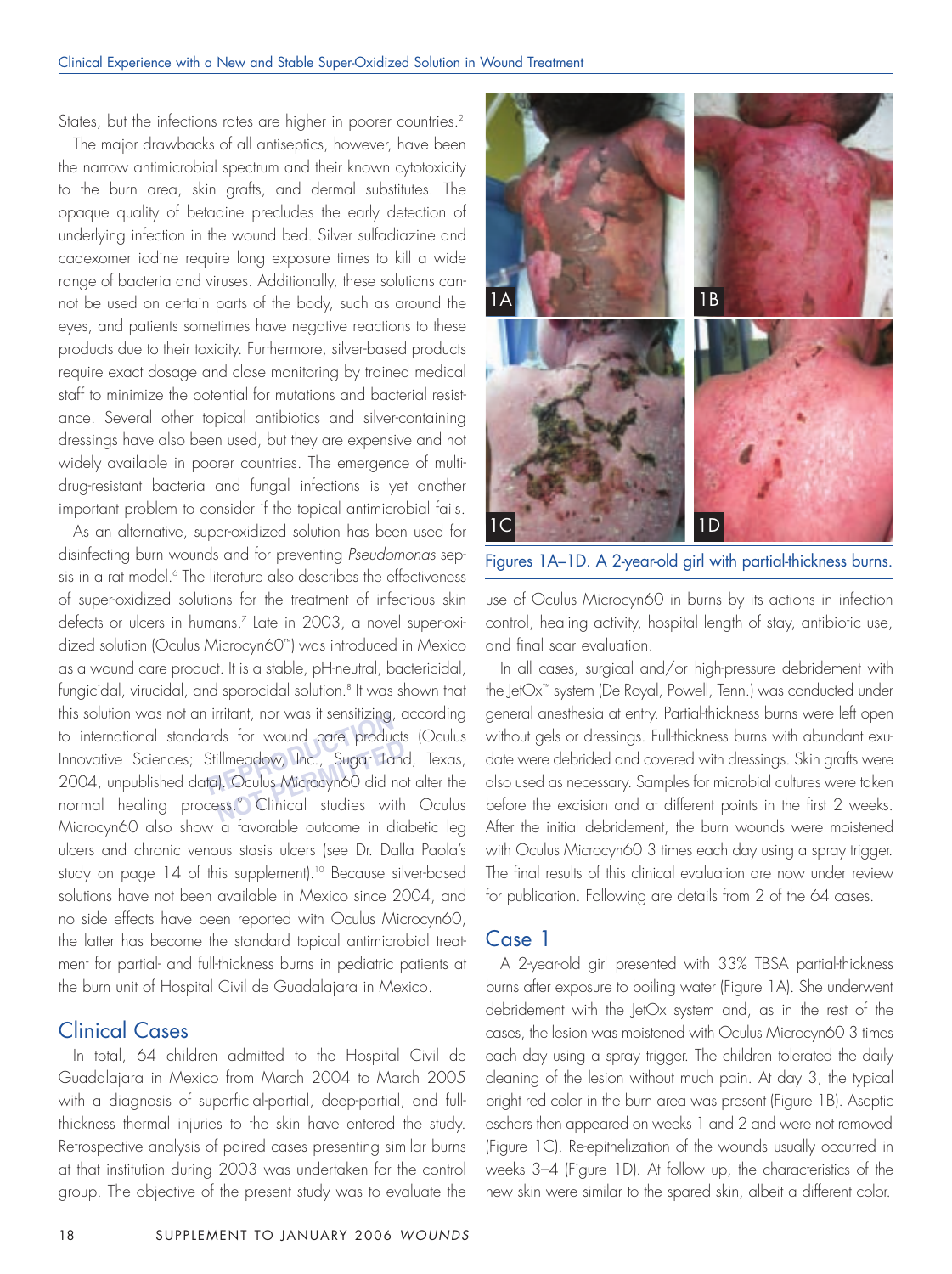

Figures 2A–2D. A 12-year-old girl with partial- and full-thickness burns.

# Case 2

REPRODUCTION **NOT PERMIT PE BO** A 12-year-old girl presented with 43.5% TBSA partial- and full-thickness burns after her clothes were ignited with electrical discharge (Figure 2A). Granulation tissue with aseptic scar formation appeared in all lesions at day 5 (Figure 2B). On day 21, there was complete epithelization in the neck, axilla (Figure 2C), and leg without deforming scars or the use of skin grafts in the leg. Note the excellent cosmetic results after 10<br>1 year of treatment (Figure 2D). 1 year of treatment (Figure 2D).

# Comments and Perspectives

Currently, wide variation exists in the topical treatment for burn patients. The goal remains to identify the most costeffective measures to prevent outbreaks of infection involving other patients in the unit.

Sulfadiazine is the most commonly used topical anti-infective on burn patients worldwide because it is useful in prevention of infections from second- or third-degree burns. It has bactericidal activity against many Gram-positive and Gram-negative bacteria and a mild antifungal activity. Unfortunately, it is not available in Mexico.

As predicted from previous animal and clinical experience, the use of Oculus Microcyn60 was efficient and safe for the prevention of partial- and full-thickness burn infections in pediatric patients. Treatment with Oculus Microcyn60 reduced the microbial load in 90% of patients with partial- and full-thickness thermal injuries. Children also reported less pain during cleaning procedures. Application was easy and inexpensive. In addition, the length of hospital stay of patients treated with Oculus Microcyn60 was reduced by 50% relative to the control. Considering that the daily hospital cost at this facility is approximately \$1,800 US per patient, treatment with Oculus Microcyn60 saved the institution an average of \$24,660 US per patient. The results of this study also suggest that burns treated with Oculus Microcyn60 heal with better cosmetic results and less chelation relative to the previous standard burn treatment. Although these results are encouraging, they must be properly evaluated in prospective multicenter clinical trials. Integral to the evaluation of Oculus Microcyn60 must be the impact that its use has on existing infection rates and infectious complications, patient outcomes, costs, and patient satisfaction. Yet, it is encouraging to know that water, even in this advanced form, remains the best method of cleaning a wound. **■**

#### References

- 1. Dirección General de Epidemiología. Sistema Unico de Información para la Vigilancia Epidemiológica. Información preliminar 2003. México. www.dgepi.salud.gob.mx.
- 2. Foglia RP, Moushey R, Meadows L, et al. Evolving treatment in a decade of pediatric burn care. *J Pediatr Surg*. 2004;39(6):957–960.
- 3. Weber JM, Sheridan RL, Pasternack MS, Tompkins RG. Nosocomial infections in pediatric patients with burns. *Am J Infect Control.* 1997;25(3):195–201.
- 4. Unal S, Ersoz G, Demirkan F, et al. Analysis of skin-graft loss due to infection: infection-related graft loss. *Ann Plast Surg.* 2005;55(1):102–106.

5. Dantzer E, Braye FM. Reconstructive surgery using an artificial dermis (Integra): results with 39 grafts. *Br J Plast Surg.* 2001;54(8):659–664.

- 6. Nakae H, Inaba H. Effectiveness of electrolyzed oxidized water irrigation in a burn-wound infection model. *J Trauma.* 2000;49(3):511–514.
- 7. Sekiya S, Ohmori K, Harii K. Treatment of infectious skin defects or ulcers with electrolyzed strong acid aqueous solution. *Artif Organs.* 1997;21(1):32–38.
- 8. Landa-Solis C, Gonzalez-Espinosa D, Guzman-Soriano B, et al. Microcyn: a novel super-oxidized water with neutral pH and disinfectant activity. *J Hosp Infect*. 2005;61(4):291–299.
- 9. Meschter C. Safety and Efficacy of Treatment for Cutaneous Wound Study. Comparative Biosciences, Inc. Study Number: 8212-04, 2005.
- 10. Dalla Paola L, Brocco E, Senesi A, Ninkovic S, Mericvo M, De Vido D. Use of Dermacyn, a new antiseptic agent for the local treatment of diabetic foot ulcers. *J Wound Healing.* 2005;2:201.
- 11. Martínez de Jesús F. A prospective, randomized, single blinded study with neutral pH-super oxydized water in diabetic patients with infected feet ulcers. Submitted 2005. Unpublished data.